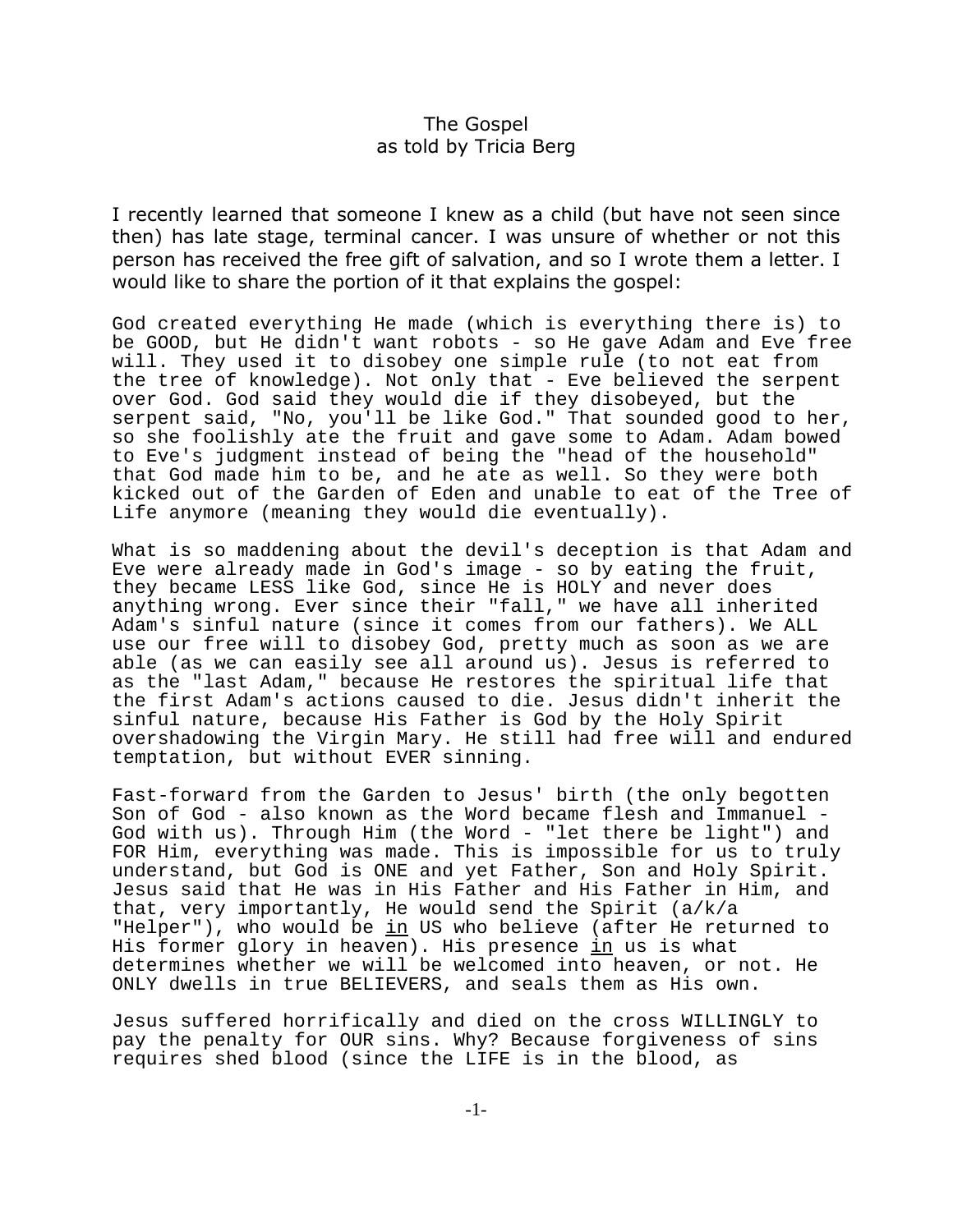foreshadowed by the animal sacrifices of the Old Testament), and ONLY a PURE sacrifice is acceptable. The OT priests had to make a sacrifice for their own sin before offering one for the sins of the people. However, Jesus NEVER sinned, so His sacrifice of Himself was accepted on OUR behalf. Proof of the acceptance of it was His resurrection on the third day. ONLY by His blood can our sins be washed away so that we can come into the presence of HOLY God.

When Adam and Eve sinned, they realized they were physically naked. Prior to that, they were innocent and covered in righteousness. God then killed an animal in order to cover them. When we sin, we are naked spiritually. In order to be clothed, we must be covered by the righteousness of Jesus, who died to take away our sins. His blood "covers" us in the same way that the lamb's blood that the Israelites put on their door lintel and posts in Egypt protected them from the plague of the firstborn. He is our "Passover Lamb."

Jesus has "purchased" (redeemed/ransomed) those who believe with His blood. Because we who believe BELONG to Jesus, He will return for us - first the dead and then those still living at that time, to take us to be with Him forever. Those who rejected Him will suffer God's wrath, forever. We have ALL sinned and deserve to pay for it. There really just isn't any excuse for people who despise God and the ONE way that He provided for mankind to be forgiven and restored to fellowship with Him. All of nature testifies to His existence, and the entire work of salvation has been finished by Jesus. All we have to do is ACCEPT our need for a Savior and His sovereignty over us. We're NOT God; He is. Easy enough (and pretty obvious), right?

Often people have a mental crisis when they come to understand the gravity of their sin and the cost to Jesus. They realize their utter unworthiness. They feel like He could never love them after all they've done. That's a normal process, but Jesus knows it ALL and loves us anyway. He knew every single sin anyone would ever commit before He laid down His life for us, but He chose to do it anyway. (Time is NOTHING to God - He knows it ALL from beginning to end. In fact, another name for Jesus is the Alpha and the Omega. There are NO surprises for Him, and everything He says will happen will come to pass.) Unbelief is what condemns people.

All we, including you, have to do is give up the fight. Stop rebelling against God and surrender to His great love and infinite power. Believe. Submit. Once we have done so, we are born again as a child of God. We are expected to follow Jesus from then until the end of our lives. For some, that road is shorter than for others - like the thief on the cross, who died shortly after He confessed Jesus as Lord and was assured of being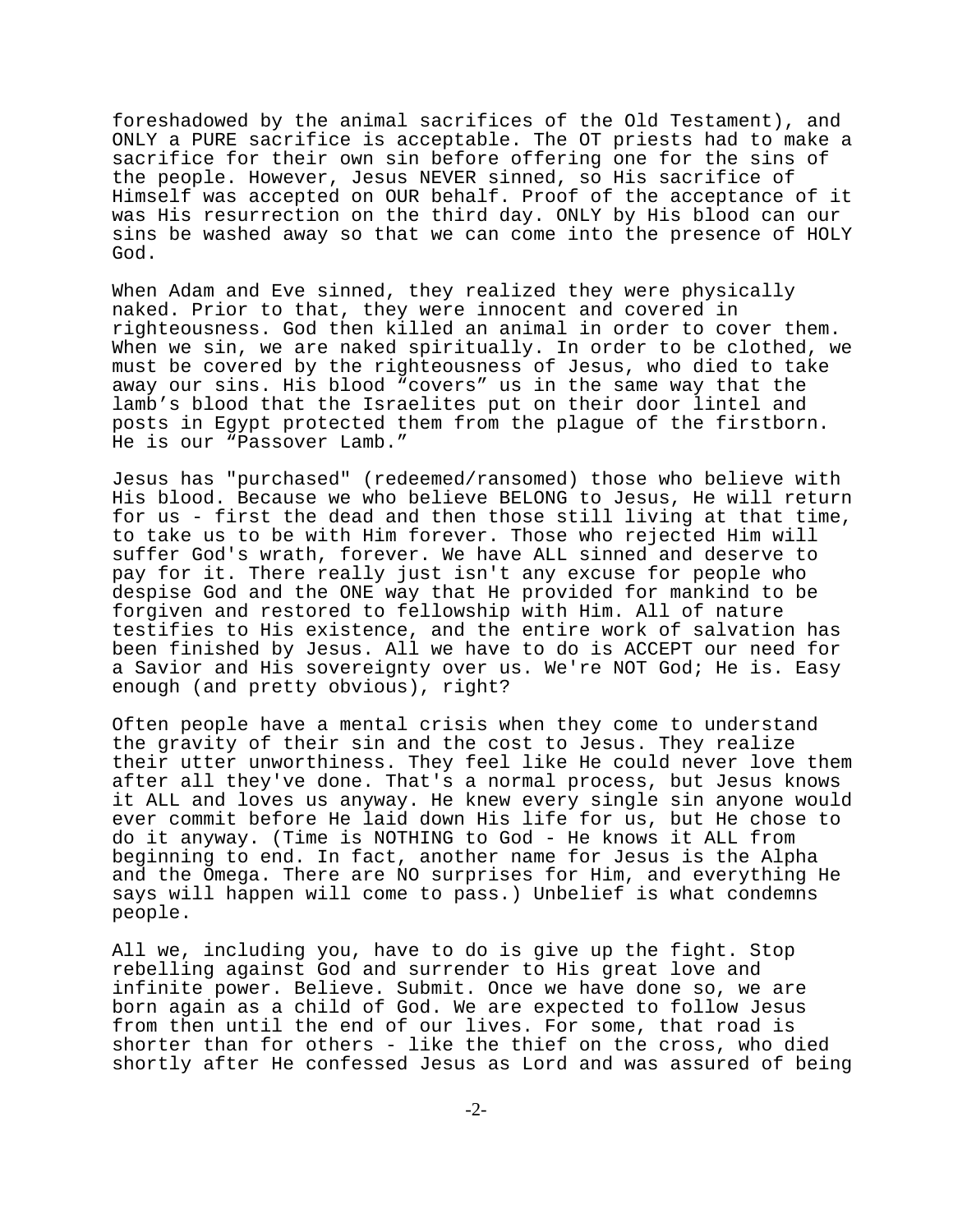with Him in Paradise that same day. But regardless, works (including refraining from sin) do not save - works are a natural result of the salvation that has already been received, out of love, gratitude and respect, produced by His Spirit within us.

Isn't it amazing that all we have to do is accept a FREE gift in order to become children of God? Wow. What an unbelievable privilege! Doesn't it make you wonder how anyone could claim to have common sense and still refuse? Who wouldn't want to accept such a great gift? How about you? I hope to see you "on the other side" as they say. I care about you, and so does Jesus, enough to suffer and die to make you His own. I will be praying for your health and for your soul.

Here are many supporting Scriptures to what was said above, in order of reference:

And God saw everything that he had made, and behold, it was very good. And there was evening and there was morning, the sixth day. Genesis 1:31

Now the serpent was more crafty than any other beast of the field that the LORD God had made. He said to the woman, "Did God actually say, 'You shall not eat of any tree in the garden'?" And the woman said to the serpent, "We may eat of the fruit of the trees in the garden, but God said, 'You shall not eat of the fruit of the tree that is in the midst of the garden, neither shall you touch it, lest you die.'" But the serpent said to the woman, "You will not surely die. For God knows that when you eat of it your eyes will be opened, and you will be like God, knowing good and evil." So when the woman saw that the tree was good for food, and that it was a delight to the eyes, and that the tree was to be desired to make one wise, she took of its fruit and ate, and she also gave some to her husband who was with her, and he ate. Genesis 3:1-6

Wives, submit to your own husbands, as to the Lord. For the husband is the head of the wife even as Christ is the head of the church, his body, and is himself its Savior. Now as the church submits to Christ, so also wives should submit in everything to their husbands. Husbands, love your wives, as Christ loved the church and gave himself up for her, that he might sanctify her, having cleansed her by the washing of water with the word, so that he might present the church to himself in splendor, without spot or wrinkle or any such thing, that she might be holy and without blemish. In the same way husbands should love their wives as their own bodies. He who loves his wife loves himself. For no one ever hated his own flesh, but nourishes and cherishes it, just as Christ does the church, because we are members of his body. "Therefore a man shall leave his father and mother and hold fast to his wife, and the two shall become one flesh." This mystery is profound, and I am saying that it refers to Christ and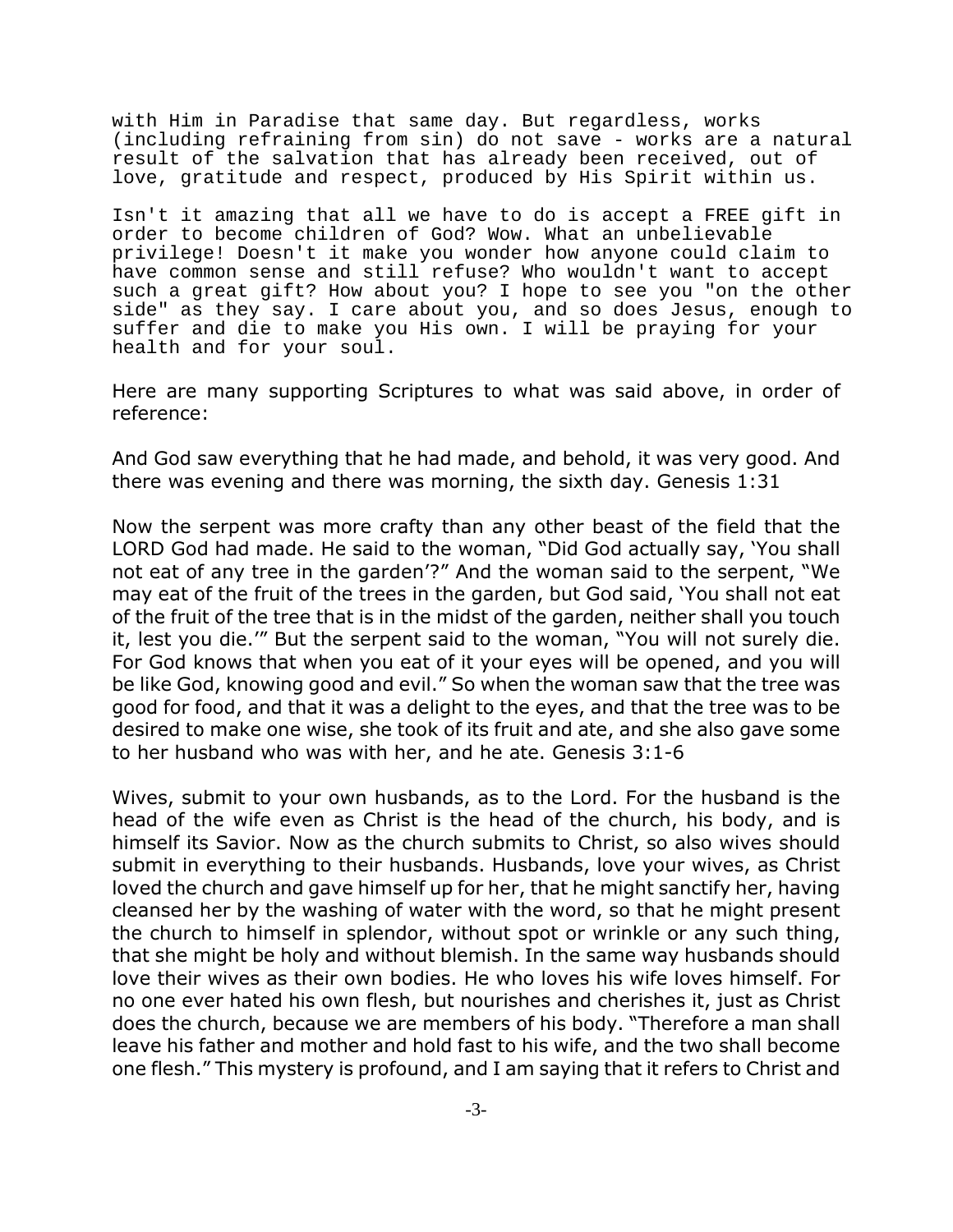the church. However, let each one of you love his wife as himself, and let the wife see that she respects her husband. Ephesians 5:22-33

Then the LORD God said, "Behold, the man has become like one of us in knowing good and evil. Now, lest he reach out his hand and take also of the tree of life and eat, and live forever—" therefore the LORD God sent him out from the garden of Eden to work the ground from which he was taken. He drove out the man, and at the east of the garden of Eden he placed the cherubim and a flaming sword that turned every way to guard the way to the tree of life. Genesis 3:22-24

Then God said, "Let us make man in our image, after our likeness. And let them have dominion over the fish of the sea and over the birds of the heavens and over the livestock and over all the earth and over every creeping thing that creeps on the earth." So God created man in his own image, in the image of God he created him; male and female he created them. Genesis 1:26-27

For I am the LORD your God. Consecrate yourselves therefore, and be holy, for I am holy. Leviticus 11:44a

For you are not a God who delights in wickedness; evil may not dwell with you. Psalm 5:4

Let no one say when he is tempted, "I am being tempted by God," for God cannot be tempted with evil, and he himself tempts no one. James 1:13

If we say we have no sin, we deceive ourselves, and the truth is not in us. 1 John 1:8

For all have sinned and fall short of the glory of God. Romans 3:23

Thus it is written, "The first man Adam became a living being"; the last Adam became a life-giving spirit. But it is not the spiritual that is first but the natural, and then the spiritual. The first man was from the earth, a man of dust; the second man is from heaven. As was the man of dust, so also are those who are of the dust, and as is the man of heaven, so also are those who are of heaven. Just as we have borne the image of the man of dust, we shall also bear the image of the man of heaven. 1 Corinthians 15:45-49

Therefore, just as sin came into the world through one man, and death through sin, and so death spread to all men because all sinned—for sin indeed was in the world before the law was given, but sin is not counted where there is no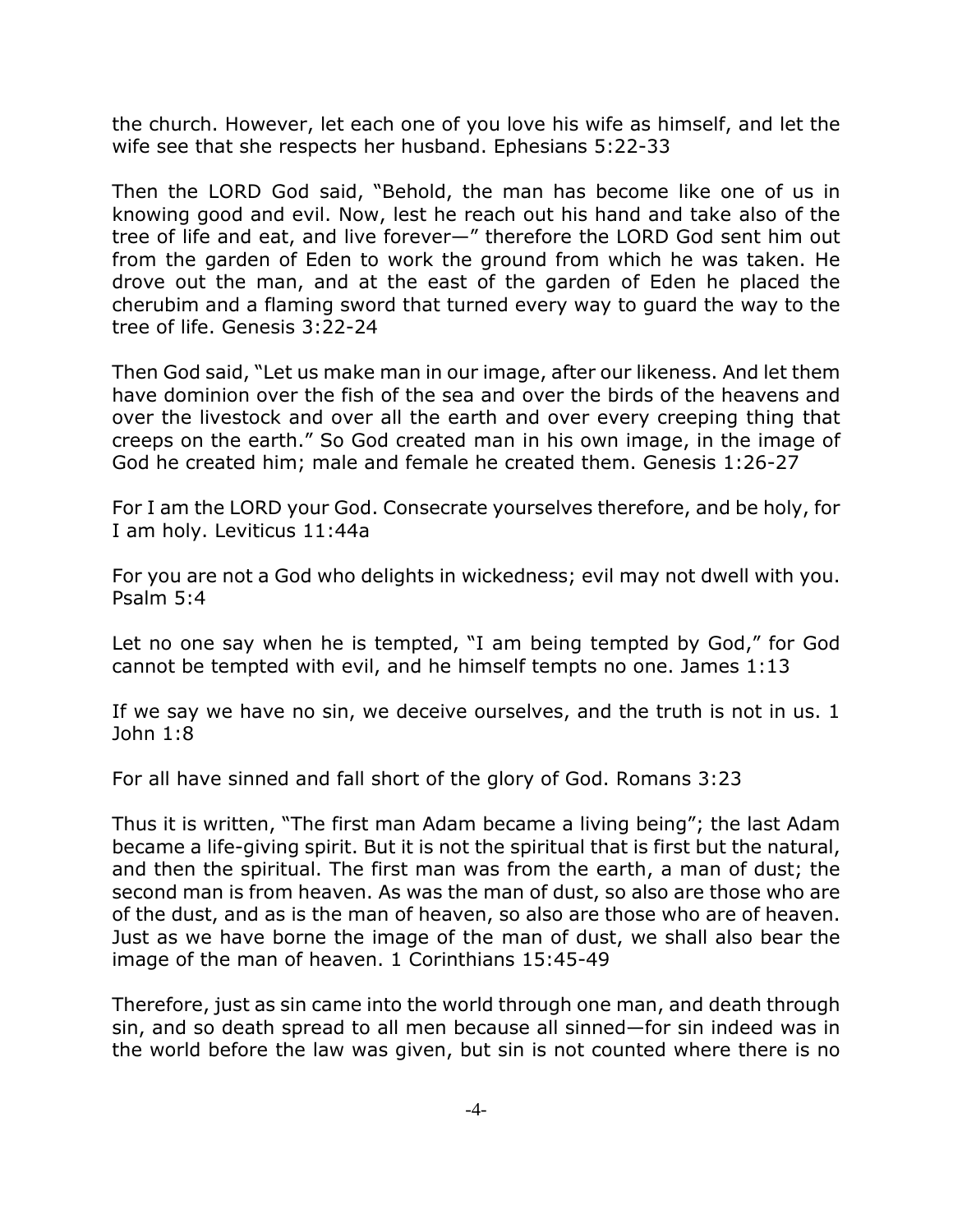law. Yet death reigned from Adam to Moses, even over those whose sinning was not like the transgression of Adam, who was a type of the one who was to come. But the free gift is not like the trespass. For if many died through one man's trespass, much more have the grace of God and the free gift by the grace of that one man Jesus Christ abounded for many. And the free gift is not like the result of that one man's sin. For the judgment following one trespass brought condemnation, but the free gift following many trespasses brought justification. For if, because of one man's trespass, death reigned through that one man, much more will those who receive the abundance of grace and the free gift of righteousness reign in life through the one man Jesus Christ. Therefore, as one trespass led to condemnation for all men, so one act of righteousness leads to justification and life for all men. For as by the one man's disobedience the many were made sinners, so by the one man's obedience the many will be made righteous. Romans 5:12-19

In the sixth month the angel Gabriel was sent from God to a city of Galilee named Nazareth, to a virgin betrothed to a man whose name was Joseph, of the house of David. And the virgin's name was Mary. And he came to her and said, "Greetings, O favored one, the Lord is with you!" But she was greatly troubled at the saying, and tried to discern what sort of greeting this might be. And the angel said to her, "Do not be afraid, Mary, for you have found favor with God. And behold, you will conceive in your womb and bear a son, and you shall call his name Jesus. He will be great and will be called the Son of the Most High. And the Lord God will give to him the throne of his father David, and he will reign over the house of Jacob forever, and of his kingdom there will be no end." And Mary said to the angel, "How will this be, since I am a virgin?" And the angel answered her, "The Holy Spirit will come upon you, and the power of the Most High will overshadow you; therefore the child to be born will be called holy—the Son of God. Luke 1:26-35

Now the birth of Jesus Christ took place in this way. When his mother Mary had been betrothed to Joseph, before they came together she was found to be with child from the Holy Spirit. And her husband Joseph, being a just man and unwilling to put her to shame, resolved to divorce her quietly. But as he considered these things, behold, an angel of the Lord appeared to him in a dream, saying, "Joseph, son of David, do not fear to take Mary as your wife, for that which is conceived in her is from the Holy Spirit. She will bear a son, and you shall call his name Jesus, for he will save his people from their sins." All this took place to fulfill what the Lord had spoken by the prophet: "Behold, the virgin shall conceive and bear a son, and they shall call his name Immanuel" (which means, God with us). When Joseph woke from sleep, he did as the angel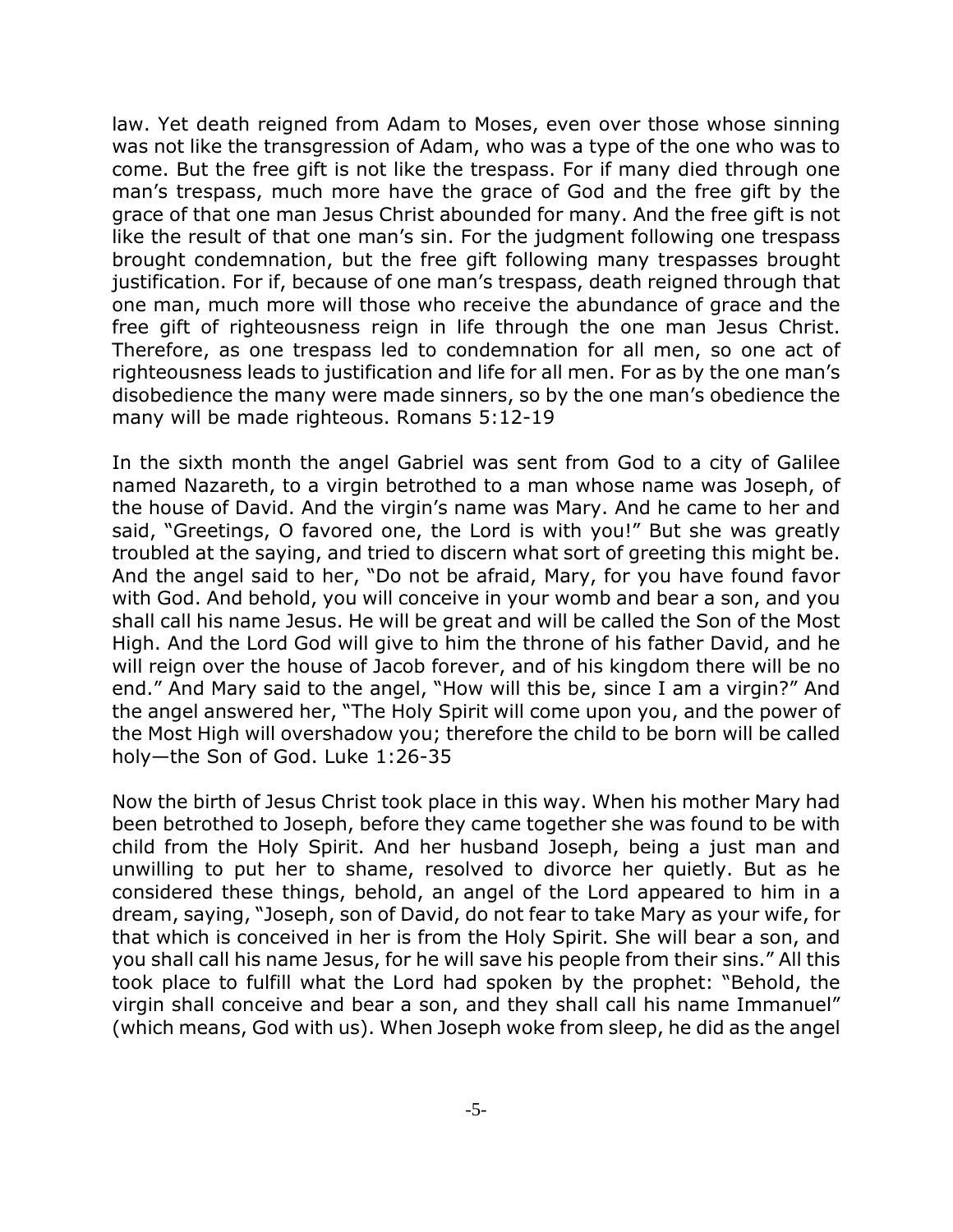of the Lord commanded him: he took his wife, but knew her not until she had given birth to a son. And he called his name Jesus. Matthew 1:18-25

In those days Jesus came from Nazareth of Galilee and was baptized by John in the Jordan. And when he came up out of the water, immediately he saw the heavens being torn open and the Spirit descending on him like a dove. And a voice came from heaven, "You are my beloved Son; with you I am well pleased." The Spirit immediately drove him out into the wilderness. And he was in the wilderness forty days, being tempted by Satan. And he was with the wild animals, and the angels were ministering to him. Mark 1:9-13

And when the devil had ended every temptation, he departed from him until an opportune time. Luke 4:13

Since therefore the children share in flesh and blood, he himself likewise partook of the same things, that through death he might destroy the one who has the power of death, that is, the devil, and deliver all those who through fear of death were subject to lifelong slavery. For surely it is not angels that he helps, but he helps the offspring of Abraham. Therefore he had to be made like his brothers in every respect, so that he might become a merciful and faithful high priest in the service of God, to make propitiation for the sins of the people. For because he himself has suffered when tempted, he is able to help those who are being tempted. Hebrews 2:14-18

For the word of God is living and active, sharper than any two-edged sword, piercing to the division of soul and of spirit, of joints and of marrow, and discerning the thoughts and intentions of the heart. And no creature is hidden from his sight, but all are naked and exposed to the eyes of him to whom we must give account. Since then we have a great high priest who has passed through the heavens, Jesus, the Son of God, let us hold fast our confession. For we do not have a high priest who is unable to sympathize with our weaknesses, but one who in every respect has been tempted as we are, yet without sin. Let us then with confidence draw near to the throne of grace, that we may receive mercy and find grace to help in time of need. Hebrews 4:12-16

In the beginning was the Word, and the Word was with God, and the Word was God. He was in the beginning with God. All things were made through him, and without him was not any thing made that was made. In him was life, and the life was the light of men. The light shines in the darkness, and the darkness has not overcome it. There was a man sent from God, whose name was John. He came as a witness, to bear witness about the light, that all might believe through him. He was not the light, but came to bear witness about the light.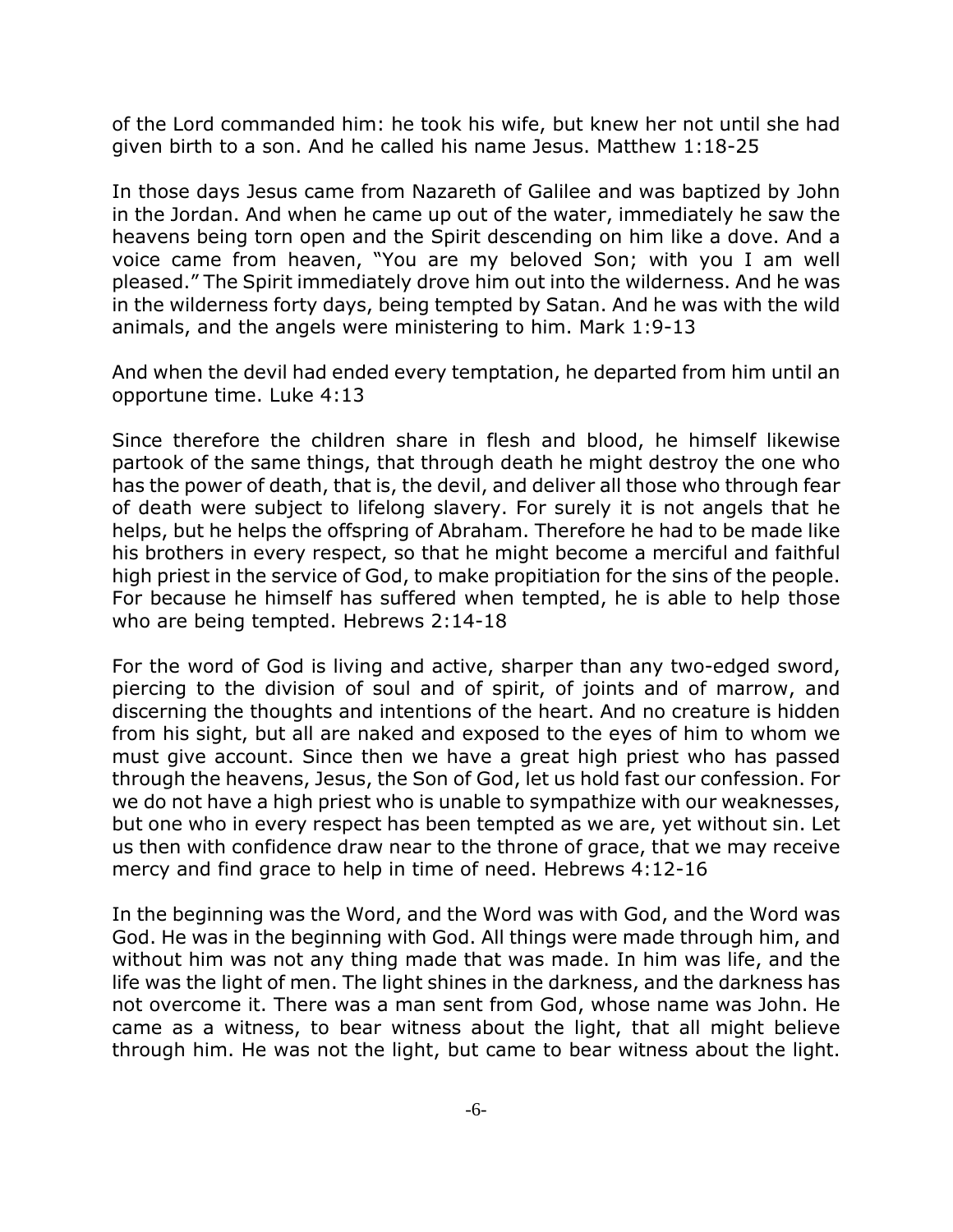The true light, which gives light to everyone, was coming into the world. He was in the world, and the world was made through him, yet the world did not know him. John 1:1-10

Then I saw heaven opened, and behold, a white horse! The one sitting on it is called Faithful and True, and in righteousness he judges and makes war. His eyes are like a flame of fire, and on his head are many diadems, and he has a name written that no one knows but himself. He is clothed in a robe dipped in blood, and the name by which he is called is The Word of God. Revelation 19:11-13

Long ago, at many times and in many ways, God spoke to our fathers by the prophets, but in these last days he has spoken to us by his Son, whom he appointed the heir of all things, through whom also he created the world. He is the radiance of the glory of God and the exact imprint of his nature, and he upholds the universe by the word of his power. After making purification for sins, he sat down at the right hand of the Majesty on high, having become as much superior to angels as the name he has inherited is more excellent than theirs. Hebrews 1:1-4

He is the image of the invisible God, the firstborn of all creation. For by him all things were created, in heaven and on earth, visible and invisible, whether thrones or dominions or rulers or authorities—all things were created through him and for him. And he is before all things, and in him all things hold together. And he is the head of the body, the church. He is the beginning, the firstborn from the dead, that in everything he might be preeminent. For in him all the fullness of God was pleased to dwell, and through him to reconcile to himself all things, whether on earth or in heaven, making peace by the blood of his cross. And you, who once were alienated and hostile in mind, doing evil deeds, he has now reconciled in his body of flesh by his death, in order to present you holy and blameless and above reproach before him, if indeed you continue in the faith, stable and steadfast, not shifting from the hope of the gospel that you heard, which has been proclaimed in all creation under heaven, and of which I, Paul, became a minister. Colossians 1:15-23

Go therefore and make disciples of all nations, baptizing them in the name of the Father and of the Son and of the Holy Spirit, teaching them to observe all that I have commanded you. And behold, I am with you always, to the end of the age." Matthew 28:19-20

The grace of the Lord Jesus Christ and the love of God and the fellowship of the Holy Spirit be with you all. 2 Corinthians 13:14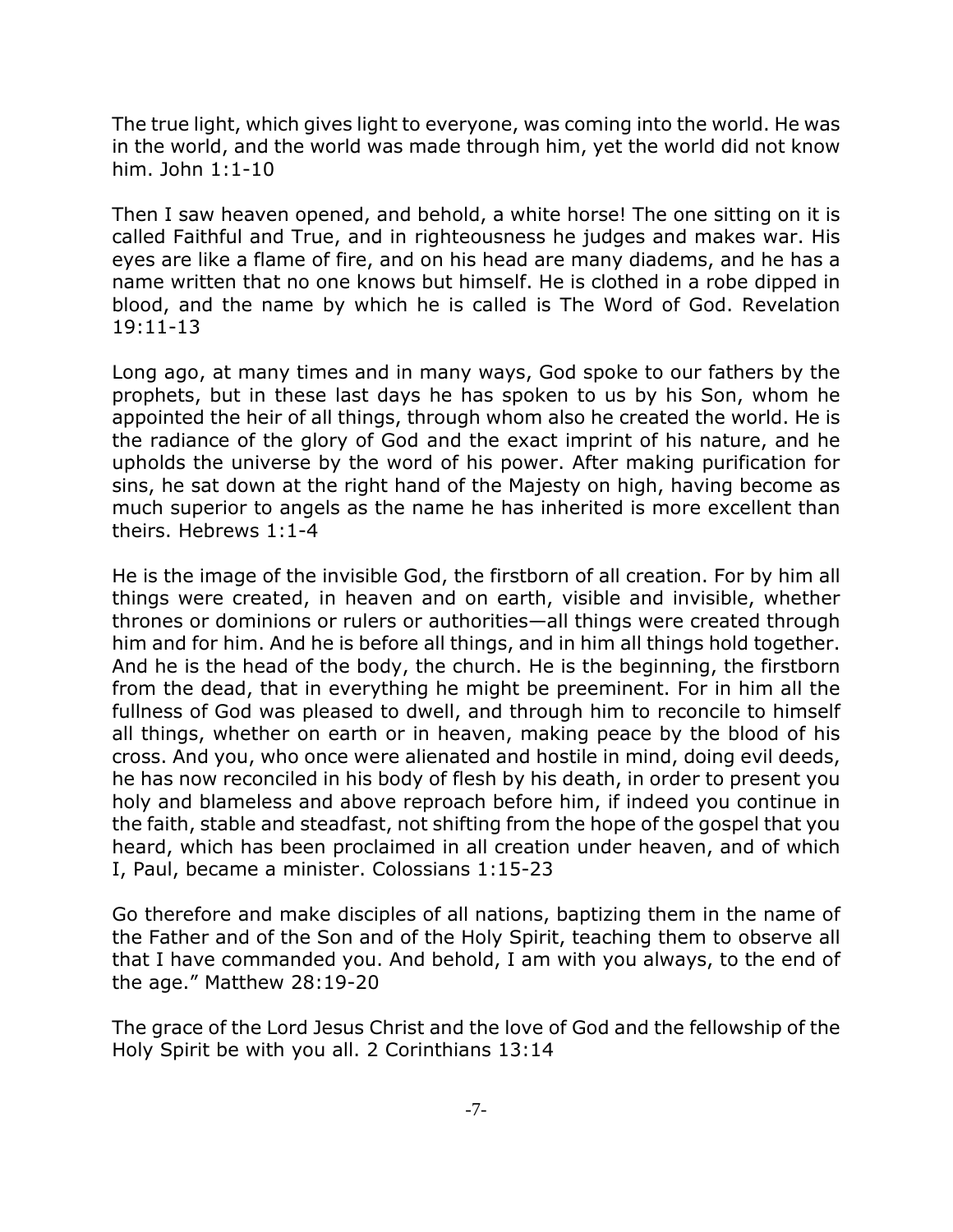Do you say of him whom the Father consecrated and sent into the world, 'You are blaspheming,' because I said, 'I am the Son of God'? If I am not doing the works of my Father, then do not believe me; but if I do them, even though you do not believe me, believe the works, that you may know and understand that the Father is in me and I am in the Father." John 10:36-38

Philip said to him, "Lord, show us the Father, and it is enough for us." Jesus said to him, "Have I been with you so long, and you still do not know me, Philip? Whoever has seen me has seen the Father. How can you say, 'Show us the Father'? Do you not believe that I am in the Father and the Father is in me? The words that I say to you I do not speak on my own authority, but the Father who dwells in me does his works. Believe me that I am in the Father and the Father is in me, or else believe on account of the works themselves. John 14:8-11

"I do not ask for these only, but also for those who will believe in me through their word, that they may all be one, just as you, Father, are in me, and I in you, that they also may be in us, so that the world may believe that you have sent me. The glory that you have given me I have given to them, that they may be one even as we are one, I in them and you in me, that they may become perfectly one, so that the world may know that you sent me and loved them even as you loved me. Father, I desire that they also, whom you have given me, may be with me where I am, to see my glory that you have given me because you loved me before the foundation of the world. O righteous Father, even though the world does not know you, I know you, and these know that you have sent me. I made known to them your name, and I will continue to make it known, that the love with which you have loved me may be in them, and I in them." John 17:20-26

"If you love me, you will keep my commandments. And I will ask the Father, and he will give you another Helper, to be with you forever, even the Spirit of truth, whom the world cannot receive, because it neither sees him nor knows him. You know him, for he dwells with you and will be in you. "I will not leave you as orphans; I will come to you. Yet a little while and the world will see me no more, but you will see me. Because I live, you also will live." John 14:15-19

On the last day of the feast, the great day, Jesus stood up and cried out, "If anyone thirsts, let him come to me and drink. Whoever believes in me, as the Scripture has said, 'Out of his heart will flow rivers of living water.'" Now this he said about the Spirit, whom those who believed in him were to receive, for as yet the Spirit had not been given, because Jesus was not yet glorified. John 7:37-39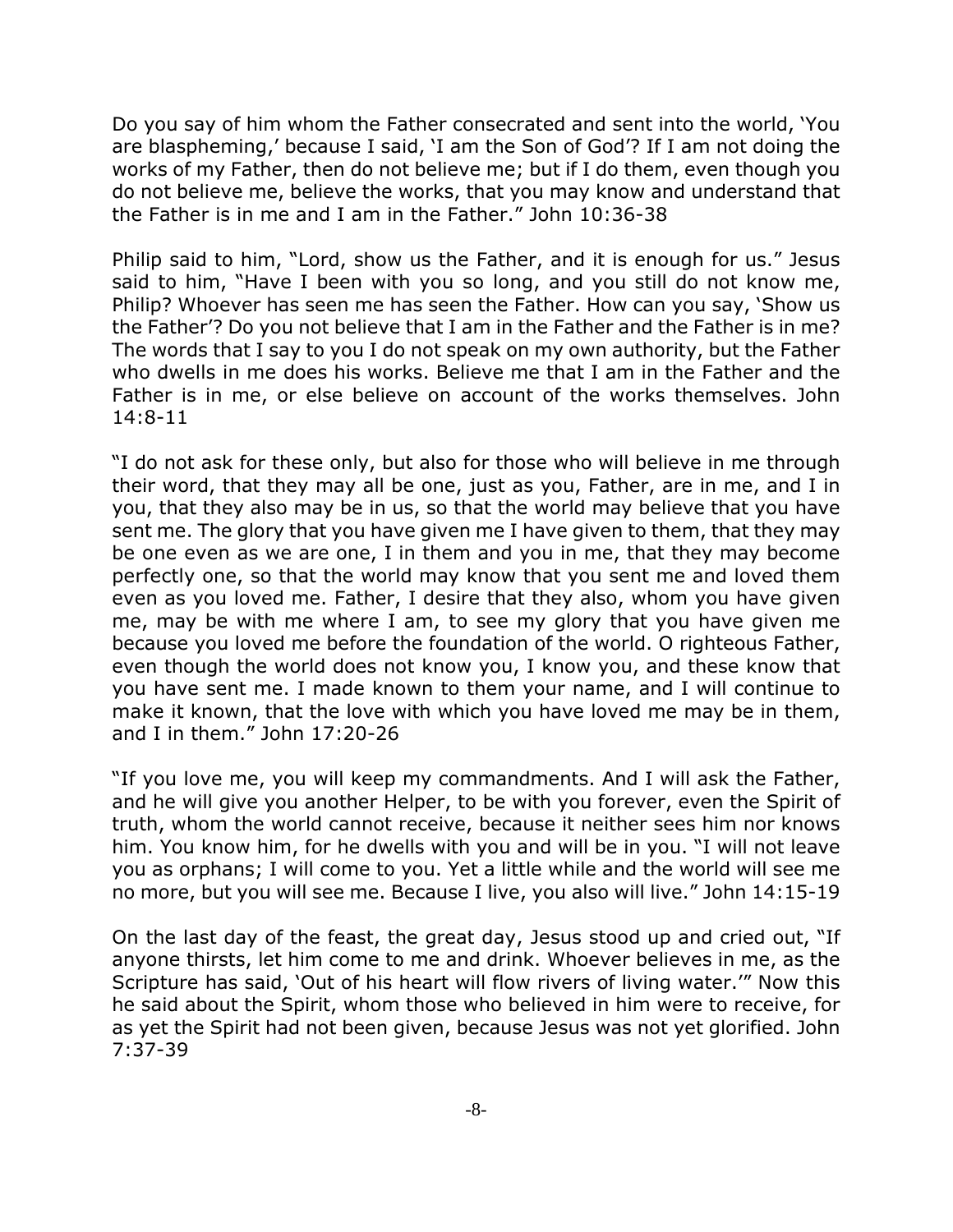And it is God who establishes us with you in Christ, and has anointed us, and who has also put his seal on us and given us his Spirit in our hearts as a guarantee. 2 Corinthians 1:21-22

In him you also, when you heard the word of truth, the gospel of your salvation, and believed in him, were sealed with the promised Holy Spirit, who is the guarantee of our inheritance until we acquire possession of it, to the praise of his glory. Ephesians 1:13-14

And do not grieve the Holy Spirit of God, by whom you were sealed for the day of redemption. Let all bitterness and wrath and anger and clamor and slander be put away from you, along with all malice. Be kind to one another, tenderhearted, forgiving one another, as God in Christ forgave you. Ephesians 4:30-32

Do you not know that you are God's temple and that God's Spirit dwells in you? 1 Corinthians 3:16

For the mind that is set on the flesh is hostile to God, for it does not submit to God's law; indeed, it cannot. Those who are in the flesh cannot please God. You, however, are not in the flesh but in the Spirit, if in fact the Spirit of God dwells in you. Anyone who does not have the Spirit of Christ does not belong to him. But if Christ is in you, although the body is dead because of sin, the Spirit is life because of righteousness. If the Spirit of him who raised Jesus from the dead dwells in you, he who raised Christ Jesus from the dead will also give life to your mortal bodies through his Spirit who dwells in you. So then, brothers, we are debtors, not to the flesh, to live according to the flesh. For if you live according to the flesh you will die, but if by the Spirit you put to death the deeds of the body, you will live. For all who are led by the Spirit of God are sons of God. For you did not receive the spirit of slavery to fall back into fear, but you have received the Spirit of adoption as sons, by whom we cry, "Abba! Father!" The Spirit himself bears witness with our spirit that we are children of God, and if children, then heirs—heirs of God and fellow heirs with Christ, provided we suffer with him in order that we may also be glorified with him. Romans 8:7-17

Christ redeemed us from the curse of the law by becoming a curse for us—for it is written, "Cursed is everyone who is hanged on a tree"—so that in Christ Jesus the blessing of Abraham might come to the Gentiles, so that we might receive the promised Spirit through faith. Galatians 3:13-14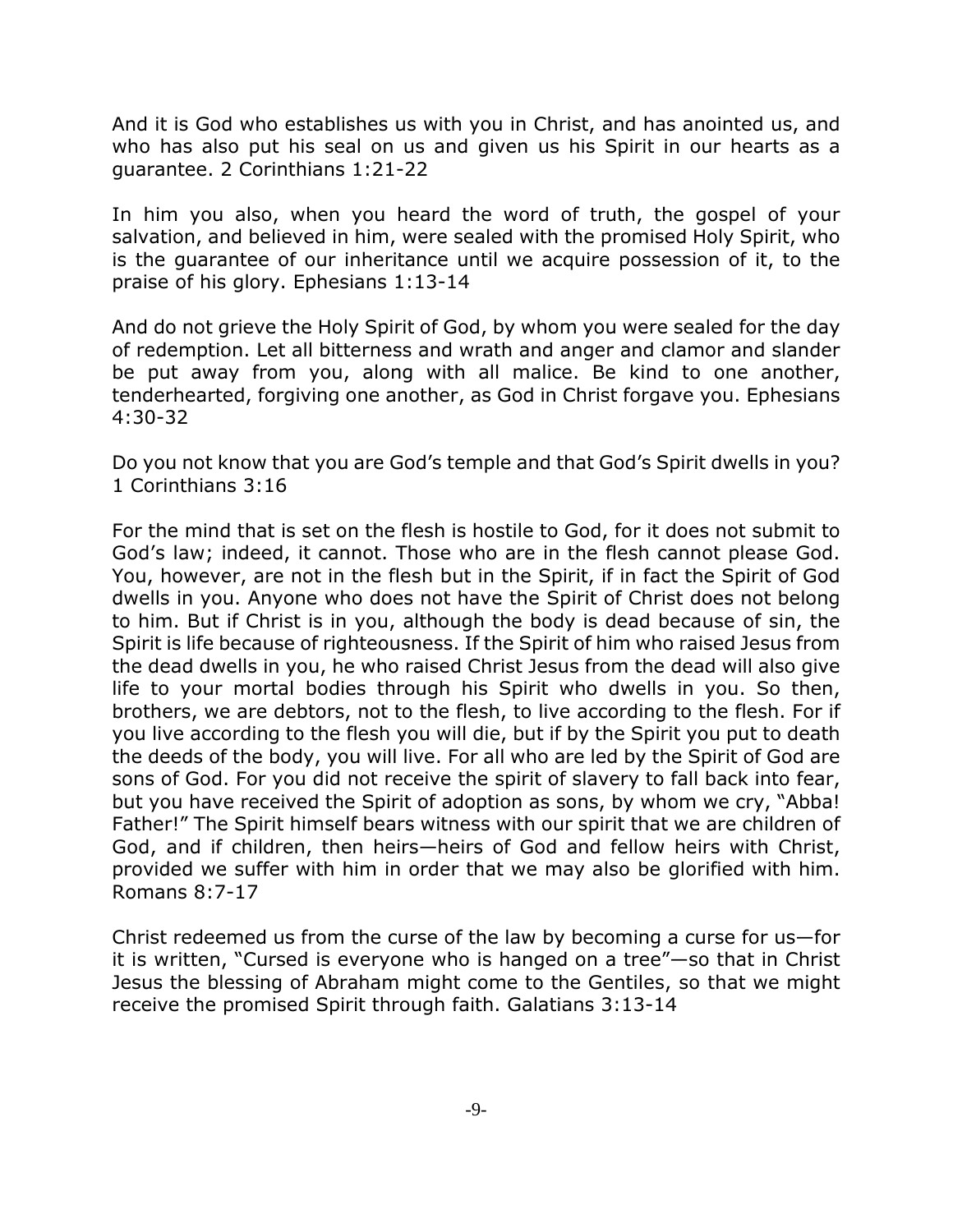For this reason the Father loves me, because I lay down my life that I may take it up again. No one takes it from me, but I lay it down of my own accord. I have authority to lay it down, and I have authority to take it up again. This charge I have received from my Father." John 10:17-18

Jesus said to them, "I am the bread of life; whoever comes to me shall not hunger, and whoever believes in me shall never thirst. But I said to you that you have seen me and yet do not believe. All that the Father gives me will come to me, and whoever comes to me I will never cast out. For I have come down from heaven, not to do my own will but the will of him who sent me. And this is the will of him who sent me, that I should lose nothing of all that he has given me, but raise it up on the last day. For this is the will of my Father, that everyone who looks on the Son and believes in him should have eternal life, and I will raise him up on the last day." John 6:35-40

Behold, my servant shall act wisely; he shall be high and lifted up, and shall be exalted. As many were astonished at you—his appearance was so marred, beyond human semblance, and his form beyond that of the children of mankind—so shall he sprinkle many nations; kings shall shut their mouths because of him; for that which has not been told them they see, and that which they have not heard they understand. Who has believed what he has heard from us? And to whom has the arm of the LORD been revealed? For he grew up before him like a young plant, and like a root out of dry ground; he had no form or majesty that we should look at him, and no beauty that we should desire him. He was despised and rejected by men; a man of sorrows, and acquainted with grief; and as one from whom men hide their faces he was despised, and we esteemed him not. Surely he has borne our griefs and carried our sorrows; yet we esteemed him stricken, smitten by God, and afflicted. But he was pierced for our transgressions; he was crushed for our iniquities; upon him was the chastisement that brought us peace, and with his wounds we are healed. All we like sheep have gone astray; we have turned—every one—to his own way; and the LORD has laid on him the iniquity of us all. He was oppressed, and he was afflicted, yet he opened not his mouth; like a lamb that is led to the slaughter, and like a sheep that before its shearers is silent, so he opened not his mouth. By oppression and judgment he was taken away; and as for his generation, who considered that he was cut off out of the land of the living, stricken for the transgression of my people? And they made his grave with the wicked and with a rich man in his death, although he had done no violence, and there was no deceit in his mouth. Yet it was the will of the LORD to crush him; he has put him to grief; when his soul makes an offering for guilt, he shall see his offspring; he shall prolong his days; the will of the LORD shall prosper in his hand. Out of the anguish of his soul he shall see and be satisfied;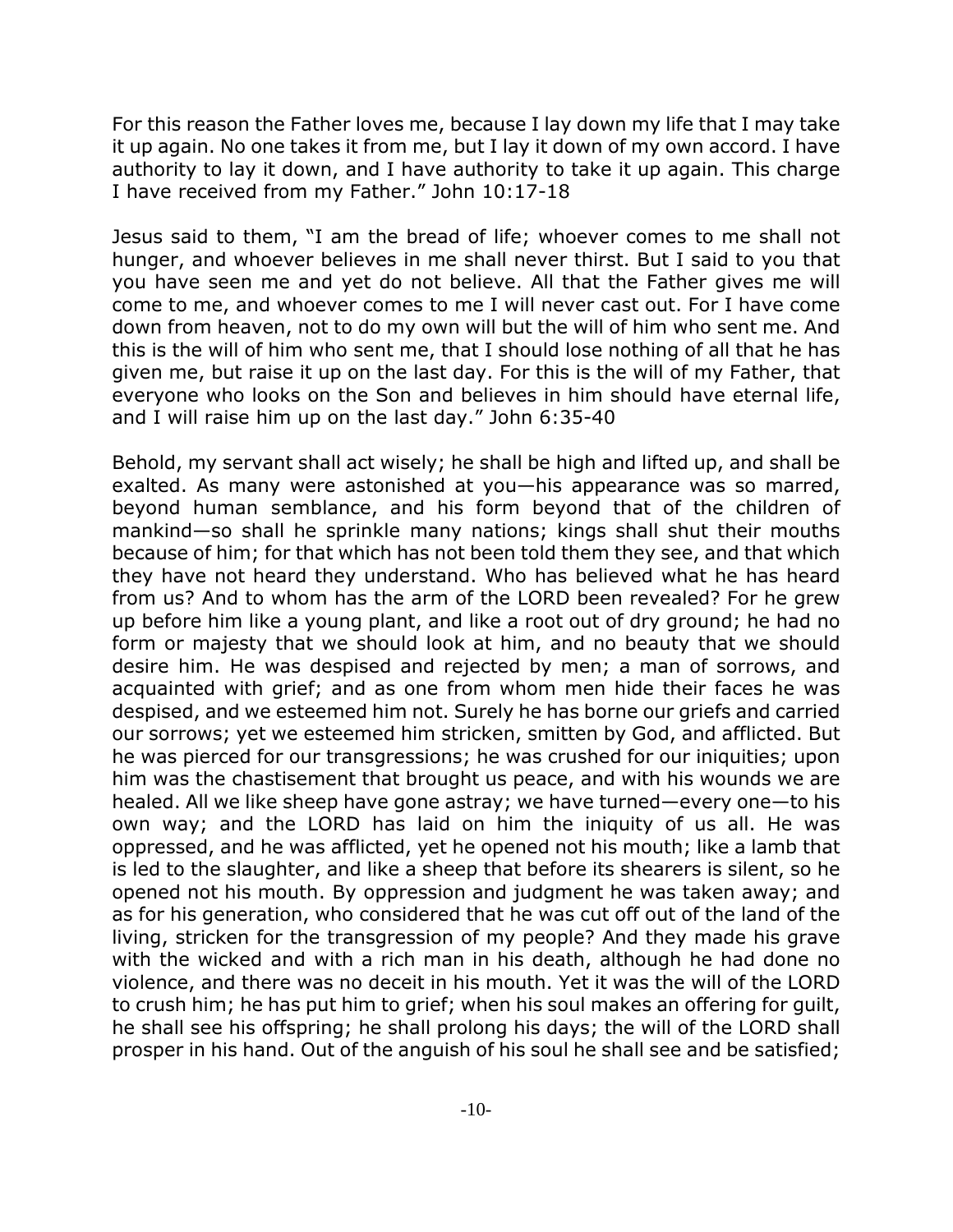by his knowledge shall the righteous one, my servant, make many to be accounted righteous, and he shall bear their iniquities. Therefore I will divide him a portion with the many, and he shall divide the spoil with the strong, because he poured out his soul to death and was numbered with the transgressors; yet he bore the sin of many, and makes intercession for the transgressors. Isaiah 52:13-53:12

Now even the first covenant had regulations for worship and an earthly place of holiness. For a tent was prepared, the first section, in which were the lampstand and the table and the bread of the Presence. It is called the Holy Place. Behind the second curtain was a second section called the Most Holy Place, having the golden altar of incense and the ark of the covenant covered on all sides with gold, in which was a golden urn holding the manna, and Aaron's staff that budded, and the tablets of the covenant. Above it were the cherubim of glory overshadowing the mercy seat. Of these things we cannot now speak in detail. These preparations having thus been made, the priests go regularly into the first section, performing their ritual duties, but into the second only the high priest goes, and he but once a year, and not without taking blood, which he offers for himself and for the unintentional sins of the people. By this the Holy Spirit indicates that the way into the holy places is not yet opened as long as the first section is still standing (which is symbolic for the present age). According to this arrangement, gifts and sacrifices are offered that cannot perfect the conscience of the worshiper, but deal only with food and drink and various washings, regulations for the body imposed until the time of reformation. But when Christ appeared as a high priest of the good things that have come, then through the greater and more perfect tent (not made with hands, that is, not of this creation) he entered once for all into the holy places, not by means of the blood of goats and calves but by means of his own blood, thus securing an eternal redemption. For if the blood of goats and bulls, and the sprinkling of defiled persons with the ashes of a heifer, sanctify for the purification of the flesh, how much more will the blood of Christ, who through the eternal Spirit offered himself without blemish to God, purify our conscience from dead works to serve the living God. Therefore he is the mediator of a new covenant, so that those who are called may receive the promised eternal inheritance, since a death has occurred that redeems them from the transgressions committed under the first covenant. For where a will is involved, the death of the one who made it must be established. For a will takes effect only at death, since it is not in force as long as the one who made it is alive. Therefore not even the first covenant was inaugurated without blood. For when every commandment of the law had been declared by Moses to all the people, he took the blood of calves and goats, with water and scarlet wool and hyssop, and sprinkled both the book itself and all the people, saying, "This is the blood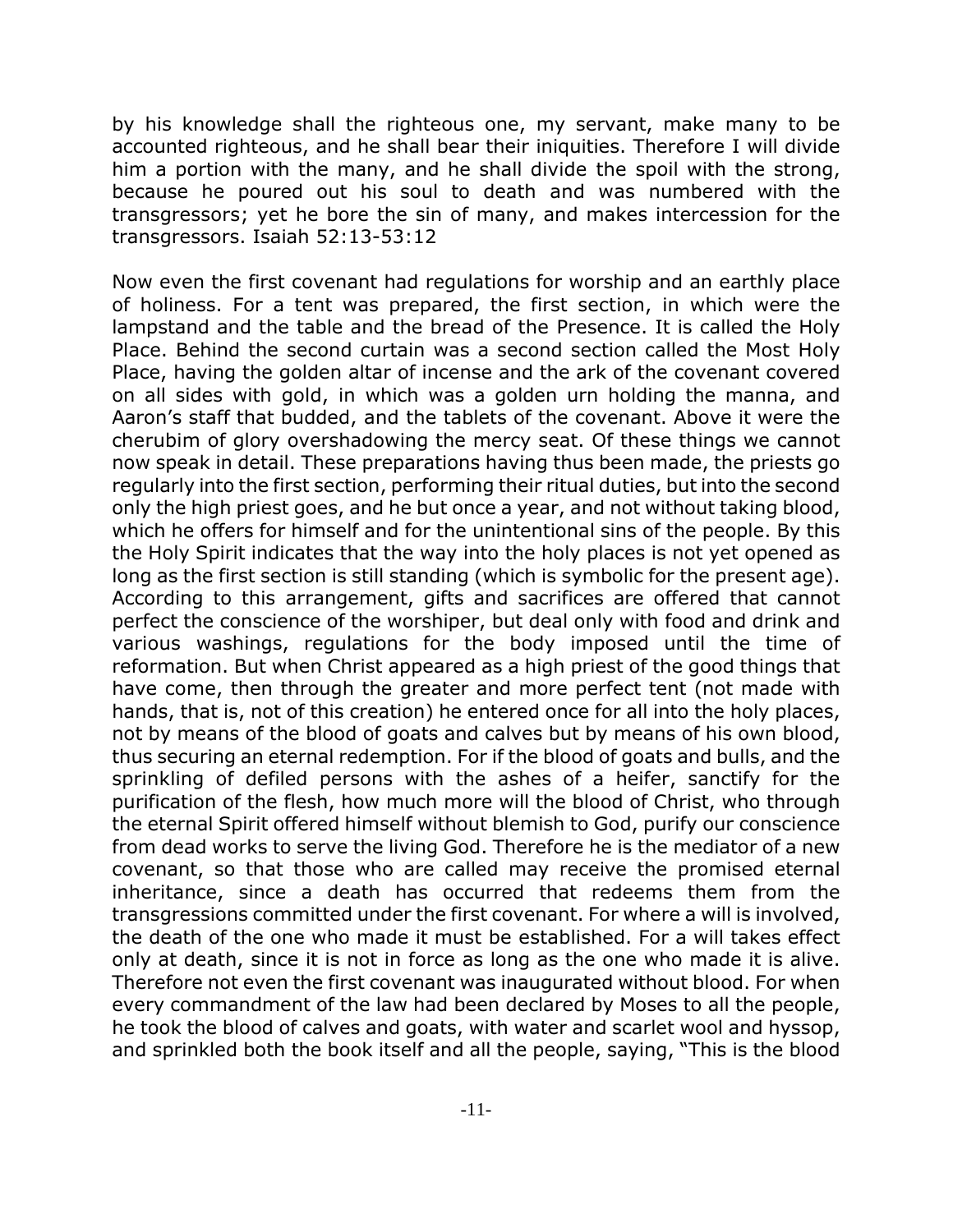of the covenant that God commanded for you." And in the same way he sprinkled with the blood both the tent and all the vessels used in worship. Indeed, under the law almost everything is purified with blood, and without the shedding of blood there is no forgiveness of sins. Thus it was necessary for the copies of the heavenly things to be purified with these rites, but the heavenly things themselves with better sacrifices than these. For Christ has entered, not into holy places made with hands, which are copies of the true things, but into heaven itself, now to appear in the presence of God on our behalf. Nor was it to offer himself repeatedly, as the high priest enters the holy places every year with blood not his own, for then he would have had to suffer repeatedly since the foundation of the world. But as it is, he has appeared once for all at the end of the ages to put away sin by the sacrifice of himself. And just as it is appointed for man to die once, and after that comes judgment, so Christ, having been offered once to bear the sins of many, will appear a second time, not to deal with sin but to save those who are eagerly waiting for him. Hebrews 9:1-28

For the life of the flesh is in the blood, and I have given it for you on the altar to make atonement for your souls, for it is the blood that makes atonement by the life. Leviticus 17:11

Therefore, if anyone is in Christ, he is a new creation. The old has passed away; behold, the new has come. All this is from God, who through Christ reconciled us to himself and gave us the ministry of reconciliation; that is, in Christ God was reconciling the world to himself, not counting their trespasses against them, and entrusting to us the message of reconciliation. Therefore, we are ambassadors for Christ, God making his appeal through us. We implore you on behalf of Christ, be reconciled to God. For our sake he made him to be sin who knew no sin, so that in him we might become the righteousness of God. 2 Corinthians 5:17-21

The times of ignorance God overlooked, but now he commands all people everywhere to repent, because he has fixed a day on which he will judge the world in righteousness by a man whom he has appointed; and of this he has given assurance to all by raising him from the dead." Acts 17:30-31 (Also see Acts 3, 13.)

And when they had set them in the midst, they inquired, "By what power or by what name did you do this?" Then Peter, filled with the Holy Spirit, said to them, "Rulers of the people and elders, if we are being examined today concerning a good deed done to a crippled man, by what means this man has been healed, let it be known to all of you and to all the people of Israel that by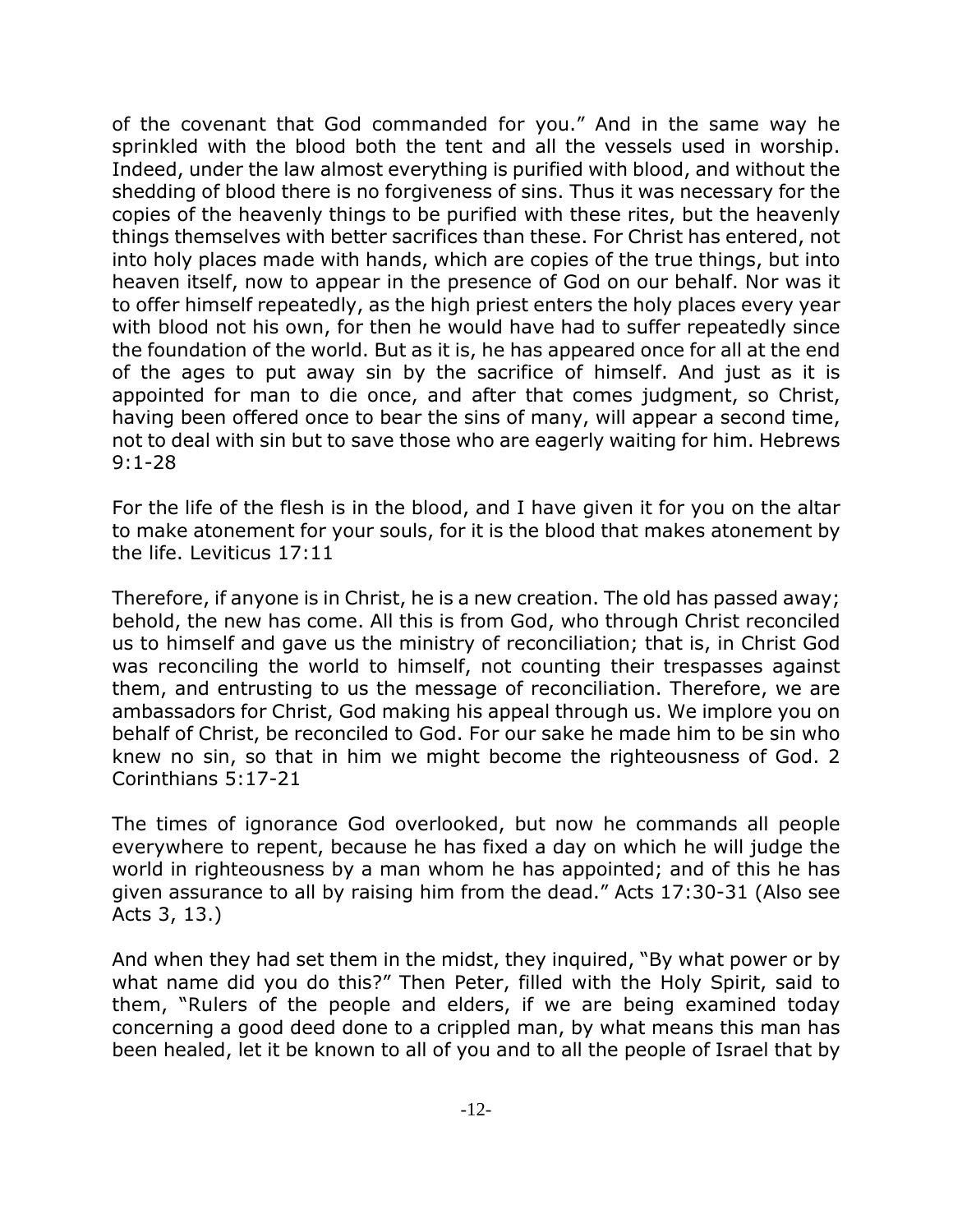the name of Jesus Christ of Nazareth, whom you crucified, whom God raised from the dead—by him this man is standing before you well. This Jesus is the stone that was rejected by you, the builders, which has become the cornerstone. And there is salvation in no one else, for there is no other name under heaven given among men by which we must be saved." 4:7-12

"Men of Israel, hear these words: Jesus of Nazareth, a man attested to you by God with mighty works and wonders and signs that God did through him in your midst, as you yourselves know—this Jesus, delivered up according to the definite plan and foreknowledge of God, you crucified and killed by the hands of lawless men. God raised him up, loosing the pangs of death, because it was not possible for him to be held by it." 2:22-24

And we are witnesses of all that he did both in the country of the Jews and in Jerusalem. They put him to death by hanging him on a tree, but God raised him on the third day and made him to appear, not to all the people but to us who had been chosen by God as witnesses, who ate and drank with him after he rose from the dead. And he commanded us to preach to the people and to testify that he is the one appointed by God to be judge of the living and the dead. To him all the prophets bear witness that everyone who believes in him receives forgiveness of sins through his name." 10:39-43

Now I would remind you, brothers, of the gospel I preached to you, which you received, in which you stand, and by which you are being saved, if you hold fast to the word I preached to you—unless you believed in vain. For I delivered to you as of first importance what I also received: that Christ died for our sins in accordance with the Scriptures, that he was buried, that he was raised on the third day in accordance with the Scriptures, and that he appeared to Cephas, then to the twelve. Then he appeared to more than five hundred brothers at one time, most of whom are still alive, though some have fallen asleep. Then he appeared to James, then to all the apostles. Last of all, as to one untimely born, he appeared also to me. For I am the least of the apostles, unworthy to be called an apostle, because I persecuted the church of God. But by the grace of God I am what I am, and his grace toward me was not in vain. On the contrary, I worked harder than any of them, though it was not I, but the grace of God that is with me. Whether then it was I or they, so we preach and so you believed. 1 Corinthians 15:1-11 (Also see Romans 4.)

"Behold, I am coming soon, bringing my recompense with me, to repay each one for what he has done. I am the Alpha and the Omega, the first and the last, the beginning and the end." Blessed are those who wash their robes, so that they may have the right to the tree of life and that they may enter the city by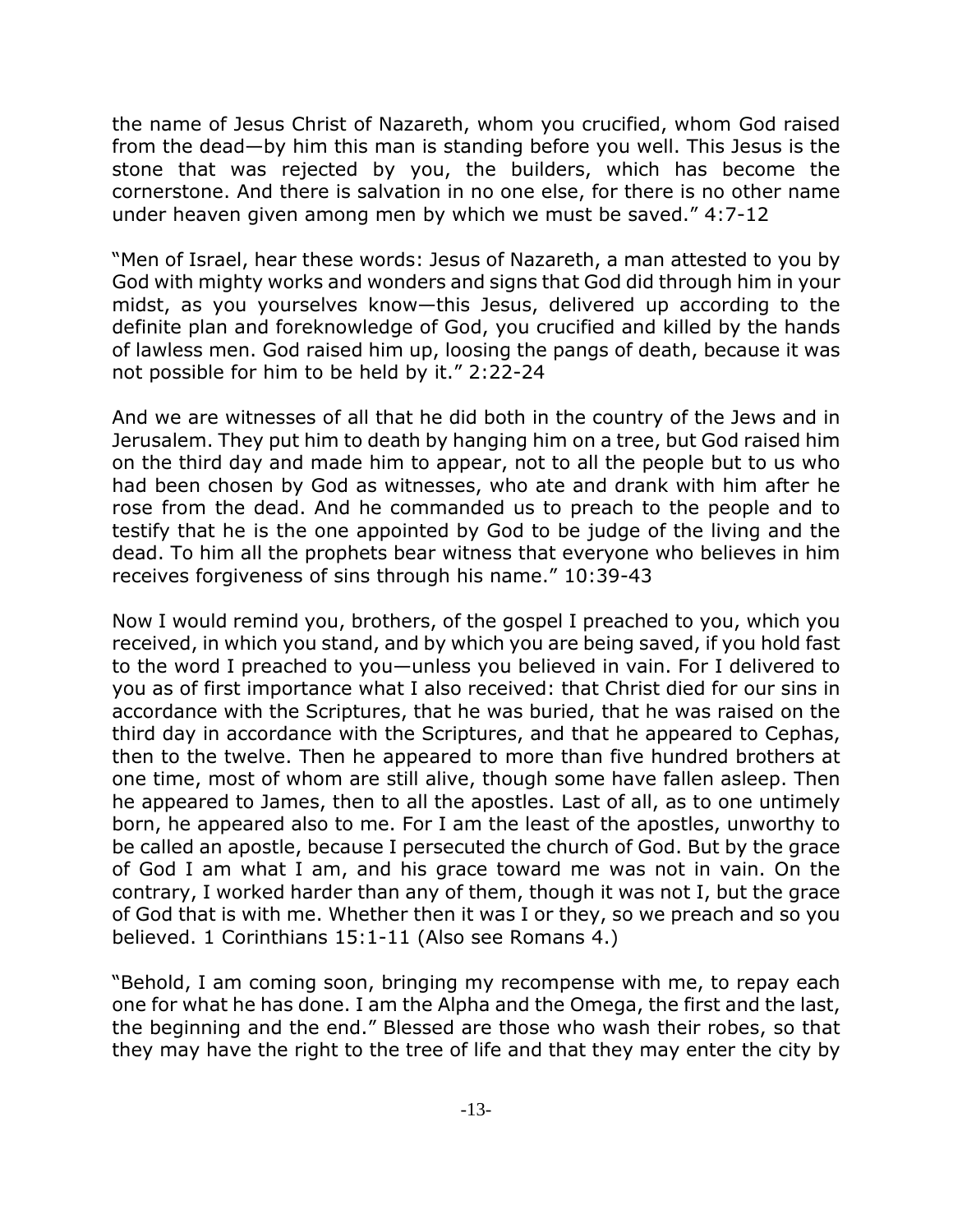the gates. Outside are the dogs and sorcerers and the sexually immoral and murderers and idolaters, and everyone who loves and practices falsehood. "I, Jesus, have sent my angel to testify to you about these things for the churches. I am the root and the descendant of David, the bright morning star." The Spirit and the Bride say, "Come." And let the one who hears say, "Come." And let the one who is thirsty come; let the one who desires take the water of life without price. Revelation 22:12-17

Or do you not know that the unrighteous will not inherit the kingdom of God? Do not be deceived: neither the sexually immoral, nor idolaters, nor adulterers, nor men who practice homosexuality, nor thieves, nor the greedy, nor drunkards, nor revilers, nor swindlers will inherit the kingdom of God. And such were some of you. But you were washed, you were sanctified, you were justified in the name of the Lord Jesus Christ and by the Spirit of our God. "All things are lawful for me," but not all things are helpful. "All things are lawful for me," but I will not be dominated by anything. 1 Corinthians 6:9-12

So when the woman saw that the tree was good for food, and that it was a delight to the eyes, and that the tree was to be desired to make one wise, she took of its fruit and ate, and she also gave some to her husband who was with her, and he ate. Then the eyes of both were opened, and they knew that they were naked. And they sewed fig leaves together and made themselves loincloths. And they heard the sound of the LORD God walking in the garden in the cool of the day, and the man and his wife hid themselves from the presence of the LORD God among the trees of the garden. But the LORD God called to the man and said to him, "Where are you?" And he said, "I heard the sound of you in the garden, and I was afraid, because I was naked, and I hid myself." He said, "Who told you that you were naked? Have you eaten of the tree of which I commanded you not to eat?" The man said, "The woman whom you gave to be with me, she gave me fruit of the tree, and I ate." Then the LORD God said to the woman, "What is this that you have done?" The woman said, "The serpent deceived me, and I ate." Genesis 3:6-13

For your obedience is known to all, so that I rejoice over you, but I want you to be wise as to what is good and innocent as to what is evil. Romans 16:19

And the LORD God made for Adam and for his wife garments of skins and clothed them. Genesis 3:21

For we know that if the tent that is our earthly home is destroyed, we have a building from God, a house not made with hands, eternal in the heavens. For in this tent we groan, longing to put on our heavenly dwelling, if indeed by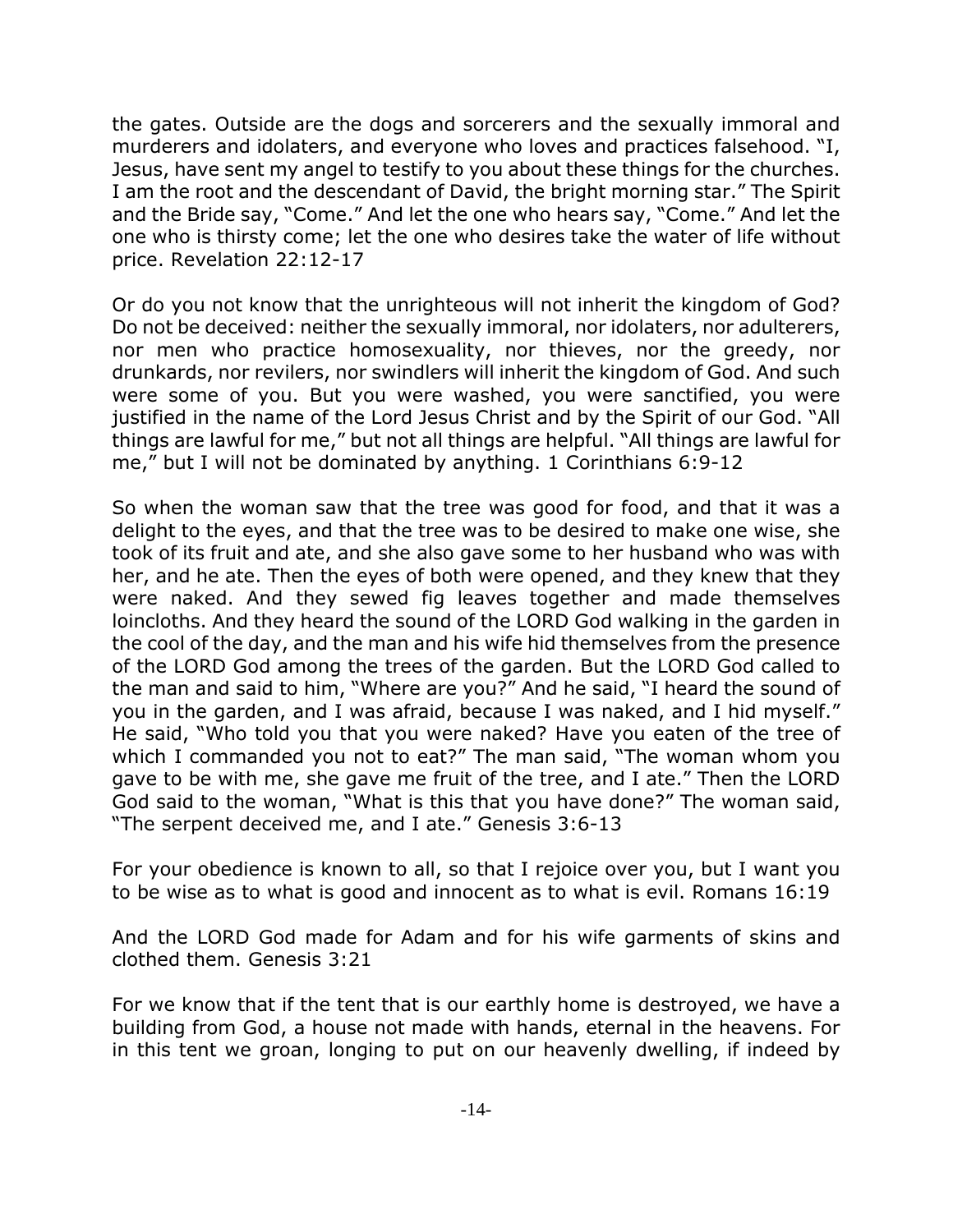putting it on we may not be found naked. For while we are still in this tent, we groan, being burdened—not that we would be unclothed, but that we would be further clothed, so that what is mortal may be swallowed up by life. He who has prepared us for this very thing is God, who has given us the Spirit as a guarantee. So we are always of good courage. We know that while we are at home in the body we are away from the Lord, for we walk by faith, not by sight. Yes, we are of good courage, and we would rather be away from the body and at home with the Lord. So whether we are at home or away, we make it our aim to please him. 2 Corinthians 5:1-9

Besides this you know the time, that the hour has come for you to wake from sleep. For salvation is nearer to us now than when we first believed. The night is far gone; the day is at hand. So then let us cast off the works of darkness and put on the armor of light. Let us walk properly as in the daytime, not in orgies and drunkenness, not in sexual immorality and sensuality, not in quarreling and jealousy. But put on the Lord Jesus Christ, and make no provision for the flesh, to gratify its desires. Romans 13:11-14

Now this I say and testify in the Lord, that you must no longer walk as the Gentiles do, in the futility of their minds. They are darkened in their understanding, alienated from the life of God because of the ignorance that is in them, due to their hardness of heart. They have become callous and have given themselves up to sensuality, greedy to practice every kind of impurity. But that is not the way you learned Christ!— assuming that you have heard about him and were taught in him, as the truth is in Jesus, to put off your old self, which belongs to your former manner of life and is corrupt through deceitful desires, and to be renewed in the spirit of your minds, and to put on the new self, created after the likeness of God in true righteousness and holiness. Ephesians 4:17-24

Husbands, love your wives, as Christ loved the church and gave himself up for her, that he might sanctify her, having cleansed her by the washing of water with the word, so that he might present the church to himself in splendor, without spot or wrinkle or any such thing, that she might be holy and without blemish. Ephesians 5:25-27

Then I heard what seemed to be the voice of a great multitude, like the roar of many waters and like the sound of mighty peals of thunder, crying out, "Hallelujah! For the Lord our God the Almighty reigns. Let us rejoice and exult and give him the glory, for the marriage of the Lamb has come, and his Bride has made herself ready; it was granted her to clothe herself with fine linen,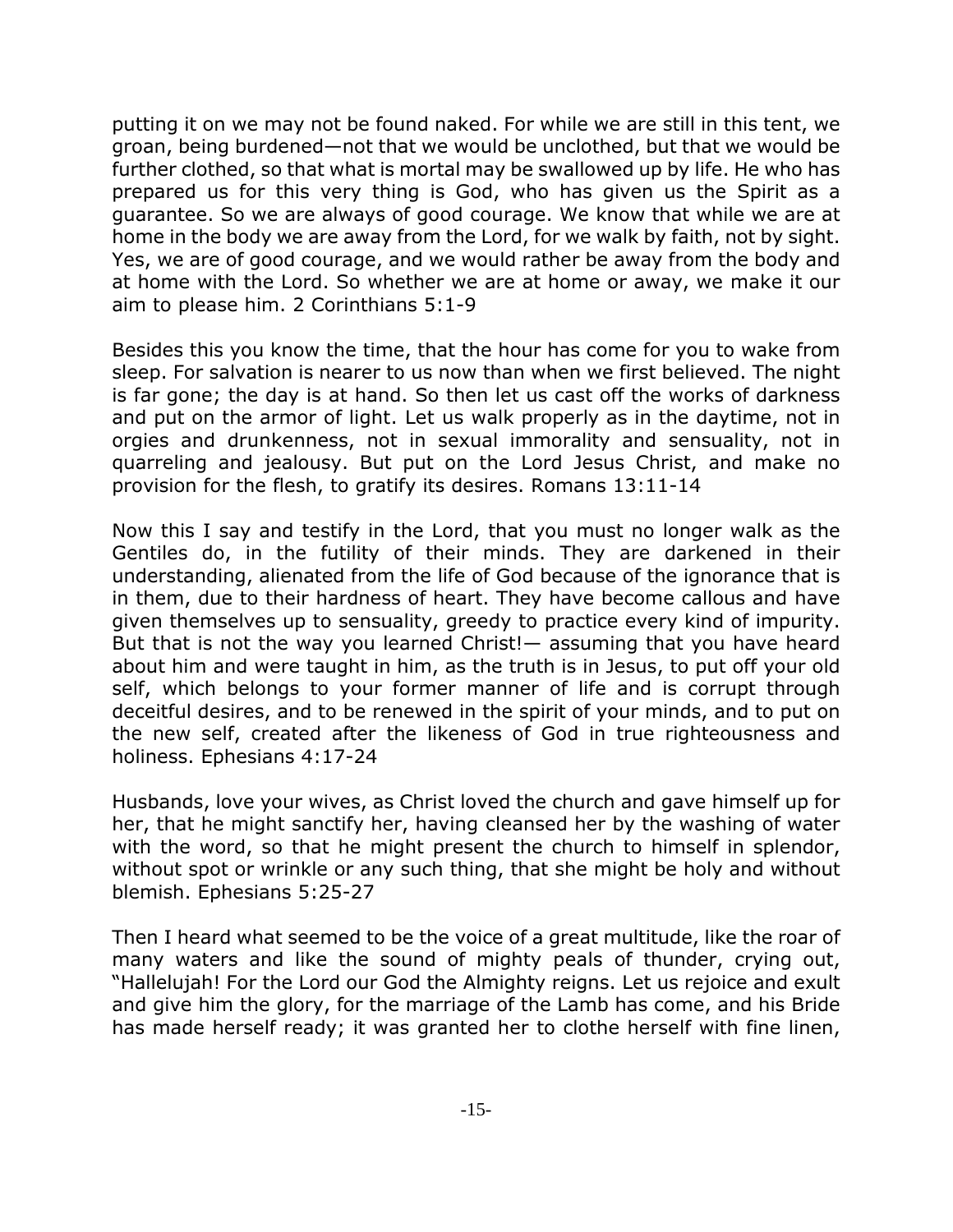bright and pure"— for the fine linen is the righteous deeds of the saints. Revelation 19:6-8

Read about the Passover in Egypt in Exodus 12.

Cleanse out the old leaven that you may be a new lump, as you really are unleavened. For Christ, our Passover lamb, has been sacrificed. Let us therefore celebrate the festival, not with the old leaven, the leaven of malice and evil, but with the unleavened bread of sincerity and truth. 1 Corinthians 5:7-8

Therefore, as you received Christ Jesus the Lord, so walk in him, rooted and built up in him and established in the faith, just as you were taught, abounding in thanksgiving. See to it that no one takes you captive by philosophy and empty deceit, according to human tradition, according to the elemental spirits of the world, and not according to Christ. For in him the whole fullness of deity dwells bodily, and you have been filled in him, who is the head of all rule and authority. In him also you were circumcised with a circumcision made without hands, by putting off the body of the flesh, by the circumcision of Christ, having been buried with him in baptism, in which you were also raised with him through faith in the powerful working of God, who raised him from the dead. And you, who were dead in your trespasses and the uncircumcision of your flesh, God made alive together with him, having forgiven us all our trespasses, by canceling the record of debt that stood against us with its legal demands. This he set aside, nailing it to the cross. He disarmed the rulers and authorities and put them to open shame, by triumphing over them in him. Therefore let no one pass judgment on you in questions of food and drink, or with regard to a festival or a new moon or a Sabbath. These are a shadow of the things to come, but the substance belongs to Christ. Let no one disqualify you, insisting on asceticism and worship of angels, going on in detail about visions, puffed up without reason by his sensuous mind, and not holding fast to the Head, from whom the whole body, nourished and knit together through its joints and ligaments, grows with a growth that is from God. Colossians 2:6-19

And so, from the day we heard, we have not ceased to pray for you, asking that you may be filled with the knowledge of his will in all spiritual wisdom and understanding, so as to walk in a manner worthy of the Lord, fully pleasing to him, bearing fruit in every good work and increasing in the knowledge of God. May you be strengthened with all power, according to his glorious might, for all endurance and patience with joy, giving thanks to the Father, who has qualified you to share in the inheritance of the saints in light. He has delivered us from the domain of darkness and transferred us to the kingdom of his beloved Son, in whom we have redemption, the forgiveness of sins. Colossians 1:9-14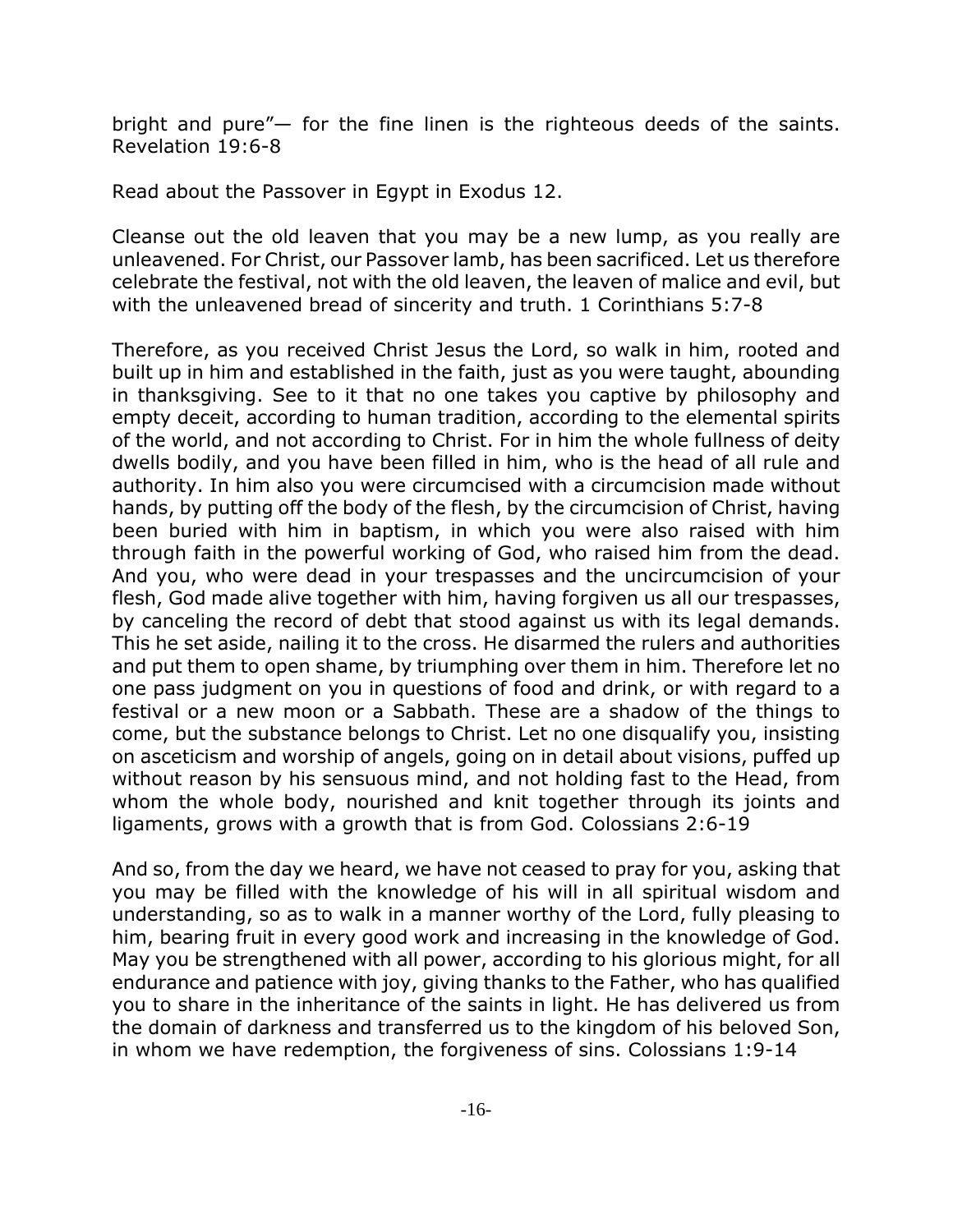For even the Son of Man came not to be served but to serve, and to give his life as a ransom for many." Mark 10:45

And Jesus answered them, "The hour has come for the Son of Man to be glorified. Truly, truly, I say to you, unless a grain of wheat falls into the earth and dies, it remains alone; but if it dies, it bears much fruit. Whoever loves his life loses it, and whoever hates his life in this world will keep it for eternal life. If anyone serves me, he must follow me; and where I am, there will my servant be also. If anyone serves me, the Father will honor him. "Now is my soul troubled. And what shall I say? 'Father, save me from this hour'? But for this purpose I have come to this hour. Father, glorify your name." Then a voice came from heaven: "I have glorified it, and I will glorify it again." The crowd that stood there and heard it said that it had thundered. Others said, "An angel has spoken to him." Jesus answered, "This voice has come for your sake, not mine. Now is the judgment of this world; now will the ruler of this world be cast out. And I, when I am lifted up from the earth, will draw all people to myself." He said this to show by what kind of death he was going to die. John 12:23-33

My little children, I am writing these things to you so that you may not sin. But if anyone does sin, we have an advocate with the Father, Jesus Christ the righteous. He is the propitiation for our sins, and not for ours only but also for the sins of the whole world. And by this we know that we have come to know him, if we keep his commandments. Whoever says "I know him" but does not keep his commandments is a liar, and the truth is not in him, but whoever keeps his word, in him truly the love of God is perfected. By this we may know that we are in him: whoever says he abides in him ought to walk in the same way in which he walked. 1 John 2:1-6

But he who is joined to the Lord becomes one spirit with him. Flee from sexual immorality. Every other sin a person commits is outside the body, but the sexually immoral person sins against his own body. Or do you not know that your body is a temple of the Holy Spirit within you, whom you have from God? You are not your own, for you were bought with a price. So glorify God in your body. 1 Corinthians 6:17-20

And they sang a new song, saying, "Worthy are you to take the scroll and to open its seals, for you were slain, and by your blood you ransomed people for God from every tribe and language and people and nation, and you have made them a kingdom and priests to our God, and they shall reign on the earth." Revelation 5:9-10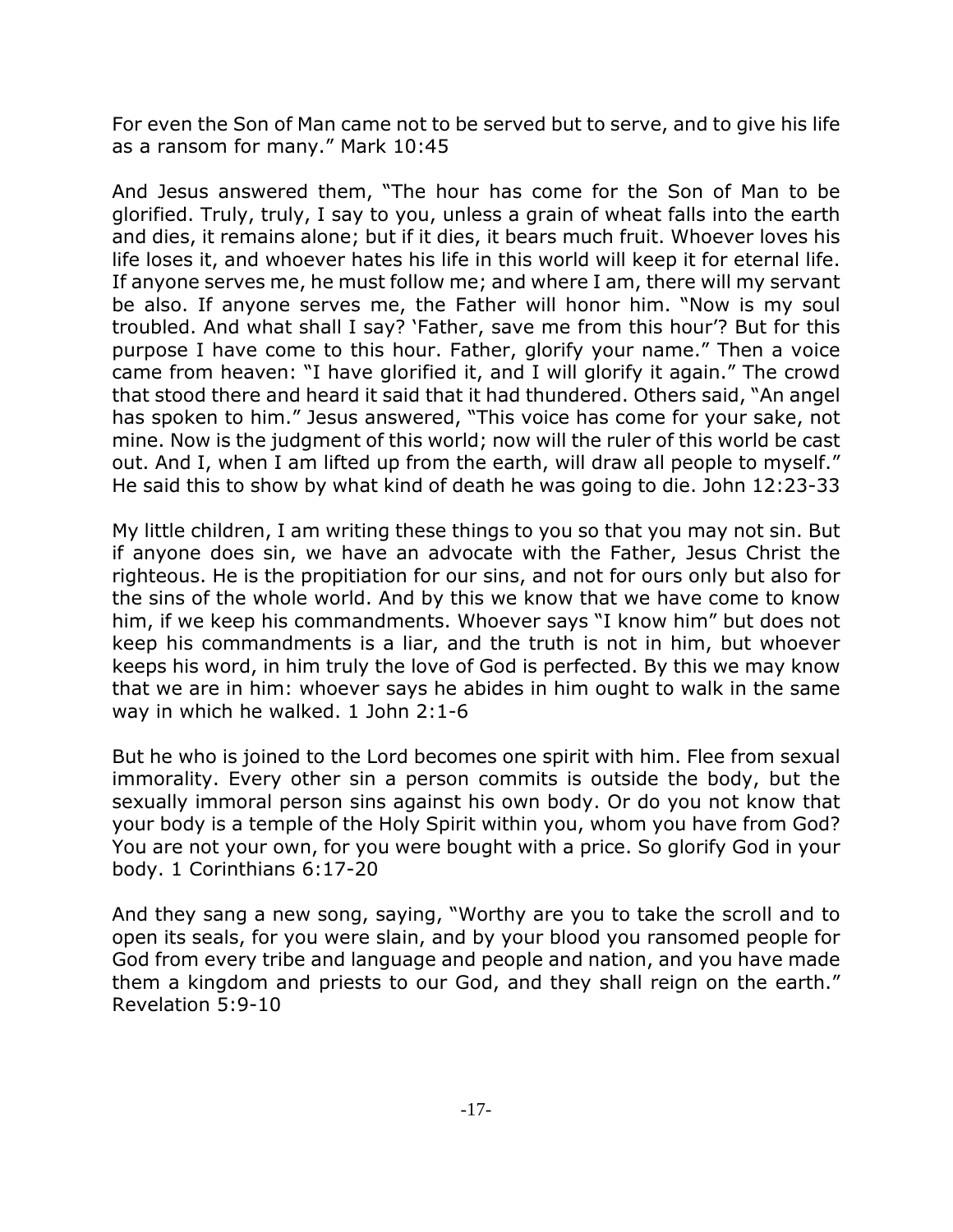As obedient children, do not be conformed to the passions of your former ignorance, but as he who called you is holy, you also be holy in all your conduct, since it is written, "You shall be holy, for I am holy." And if you call on him as Father who judges impartially according to each one's deeds, conduct yourselves with fear throughout the time of your exile, knowing that you were ransomed from the futile ways inherited from your forefathers, not with perishable things such as silver or gold, but with the precious blood of Christ, like that of a lamb without blemish or spot. He was foreknown before the foundation of the world but was made manifest in the last times for the sake of you who through him are believers in God, who raised him from the dead and gave him glory, so that your faith and hope are in God. Having purified your souls by your obedience to the truth for a sincere brotherly love, love one another earnestly from a pure heart, since you have been born again, not of perishable seed but of imperishable, through the living and abiding word of God. 1 Peter 1:14-23

Pay careful attention to yourselves and to all the flock, in which the Holy Spirit has made you overseers, to care for the church of God, which he obtained with his own blood. 20:28

"Let not your hearts be troubled. Believe in God; believe also in me. In my Father's house are many rooms. If it were not so, would I have told you that I go to prepare a place for you? And if I go and prepare a place for you, I will come again and will take you to myself, that where I am you may be also." John 14:1-3

For if the dead are not raised, not even Christ has been raised. And if Christ has not been raised, your faith is futile and you are still in your sins. Then those also who have fallen asleep in Christ have perished. If in Christ we have hope in this life only, we are of all people most to be pitied. But in fact Christ has been raised from the dead, the firstfruits of those who have fallen asleep. For as by a man came death, by a man has come also the resurrection of the dead. For as in Adam all die, so also in Christ shall all be made alive. But each in his own order: Christ the firstfruits, then at his coming those who belong to Christ. 1 Corinthians 15:16-23

I tell you this, brothers: flesh and blood cannot inherit the kingdom of God, nor does the perishable inherit the imperishable. Behold! I tell you a mystery. We shall not all sleep, but we shall all be changed, in a moment, in the twinkling of an eye, at the last trumpet. For the trumpet will sound, and the dead will be raised imperishable, and we shall be changed. For this perishable body must put on the imperishable, and this mortal body must put on immortality. When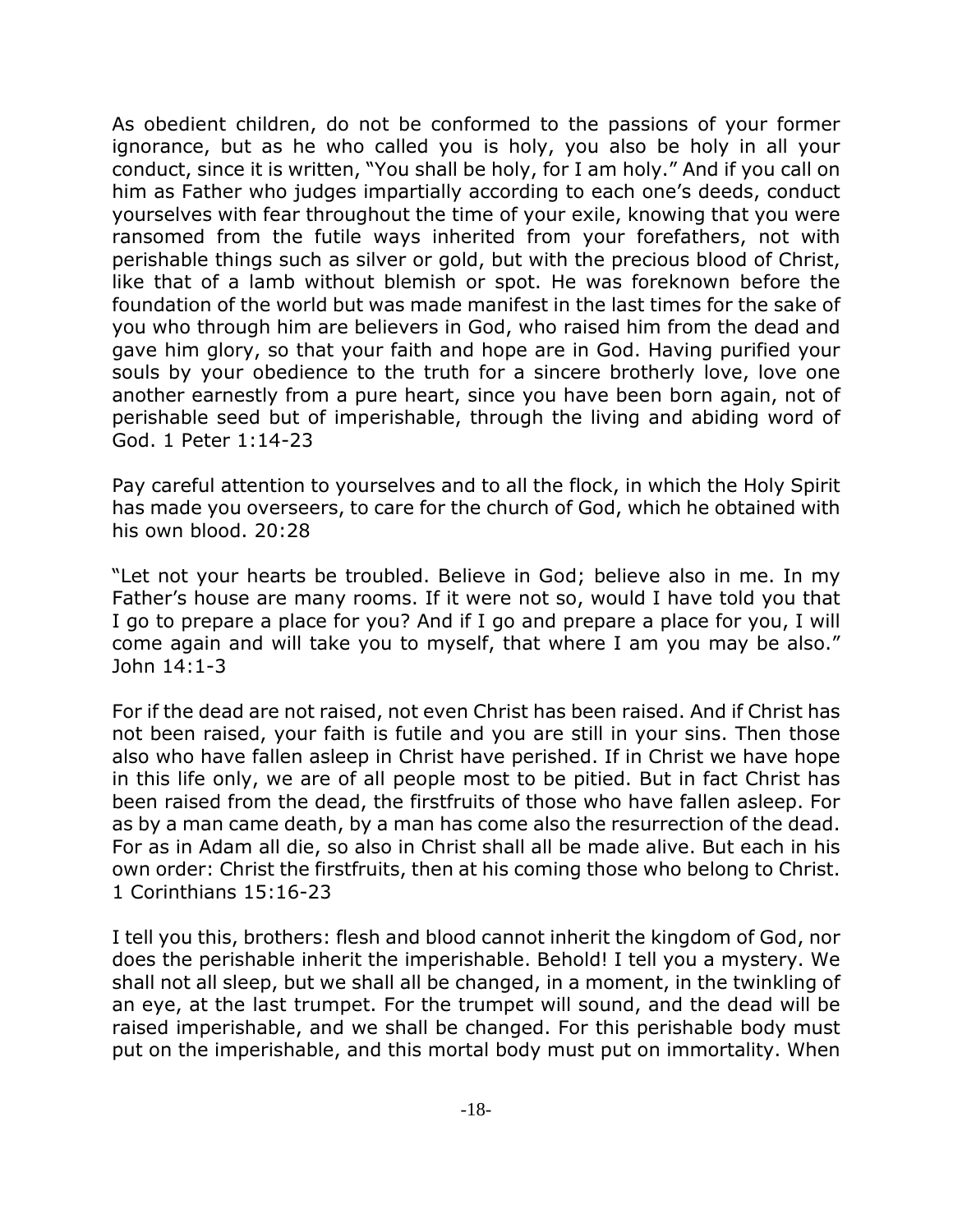the perishable puts on the imperishable, and the mortal puts on immortality, then shall come to pass the saying that is written: "Death is swallowed up in victory." "O death, where is your victory? O death, where is your sting?" The sting of death is sin, and the power of sin is the law. But thanks be to God, who gives us the victory through our Lord Jesus Christ. Therefore, my beloved brothers, be steadfast, immovable, always abounding in the work of the Lord, knowing that in the Lord your labor is not in vain. 1 Corinthians 15:50-58

But we do not want you to be uninformed, brothers, about those who are asleep, that you may not grieve as others do who have no hope. For since we believe that Jesus died and rose again, even so, through Jesus, God will bring with him those who have fallen asleep. For this we declare to you by a word from the Lord, that we who are alive, who are left until the coming of the Lord, will not precede those who have fallen asleep. For the Lord himself will descend from heaven with a cry of command, with the voice of an archangel, and with the sound of the trumpet of God. And the dead in Christ will rise first. Then we who are alive, who are left, will be caught up together with them in the clouds to meet the Lord in the air, and so we will always be with the Lord. Therefore encourage one another with these words. 1 Thessalonians 4:13-18

For by works of the law no human being will be justified in his sight, since through the law comes knowledge of sin. But now the righteousness of God has been manifested apart from the law, although the Law and the Prophets bear witness to it—the righteousness of God through faith in Jesus Christ for all who believe. For there is no distinction: for all have sinned and fall short of the glory of God, and are justified by his grace as a gift, through the redemption that is in Christ Jesus, whom God put forward as a propitiation by his blood, to be received by faith. This was to show God's righteousness, because in his divine forbearance he had passed over former sins. Romans 3:20-25

For the wages of sin is death, but the free gift of God is eternal life in Christ Jesus our Lord. Romans 6:23

Jesus said to her, "I am the resurrection and the life. Whoever believes in me, though he die, yet shall he live, and everyone who lives and believes in me shall never die. Do you believe this?" John 11:25-26

Jesus said to him, "I am the way, and the truth, and the life. No one comes to the Father except through me. John 14:6

For the wrath of God is revealed from heaven against all ungodliness and unrighteousness of men, who by their unrighteousness suppress the truth. For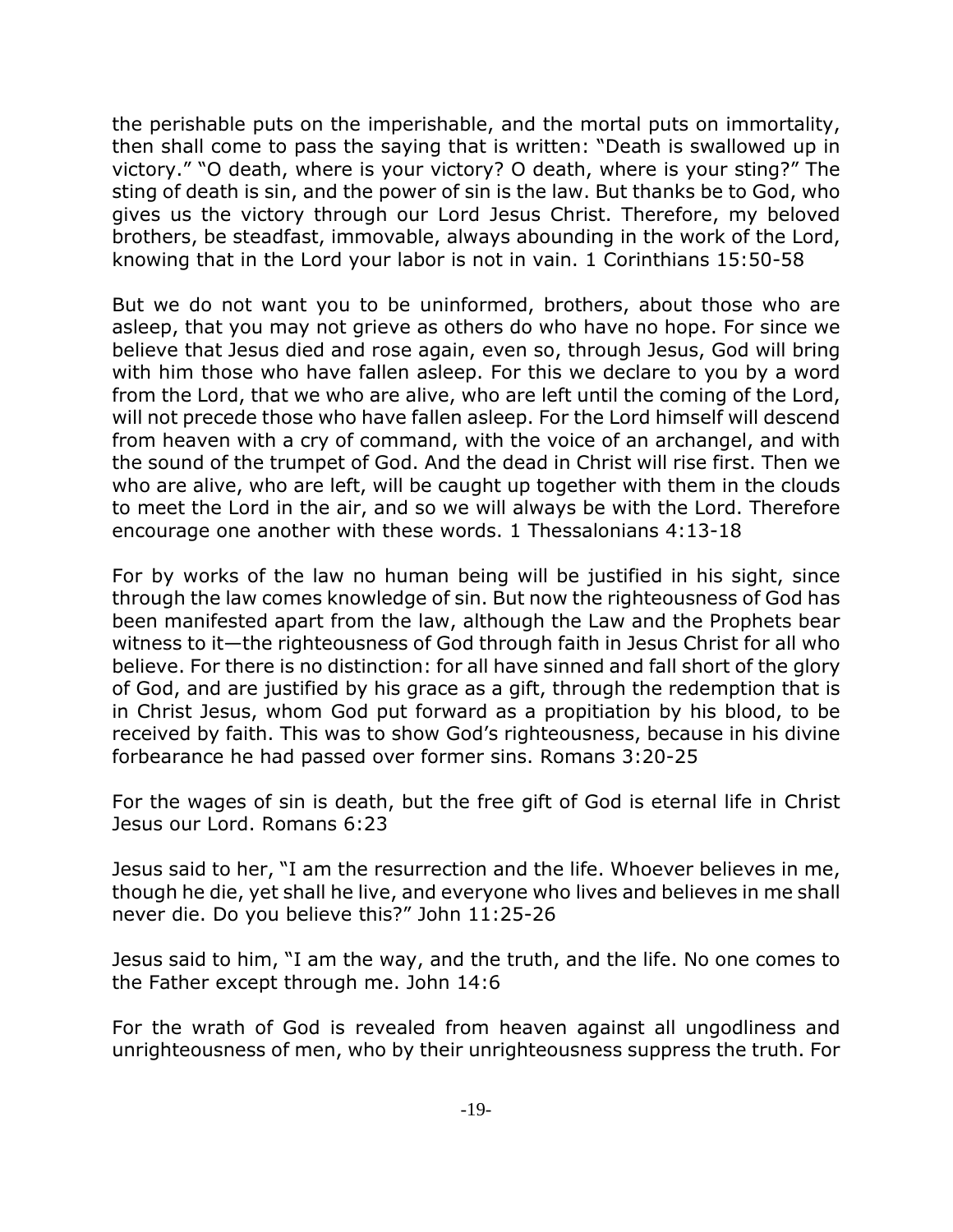what can be known about God is plain to them, because God has shown it to them. For his invisible attributes, namely, his eternal power and divine nature, have been clearly perceived, ever since the creation of the world, in the things that have been made. So they are without excuse. Romans 1:18-20

When Jesus had received the sour wine, he said, "It is finished," and he bowed his head and gave up his spirit. John 19:30

Humble yourselves, therefore, under the mighty hand of God so that at the proper time he may exalt you, casting all your anxieties on him, because he cares for you. Be sober-minded; be watchful. Your adversary the devil prowls around like a roaring lion, seeking someone to devour. 1 Peter 5:6-8

You adulterous people! Do you not know that friendship with the world is enmity with God? Therefore whoever wishes to be a friend of the world makes himself an enemy of God. Or do you suppose it is to no purpose that the Scripture says, "He yearns jealously over the spirit that he has made to dwell in us"? But he gives more grace. Therefore it says, "God opposes the proud, but gives grace to the humble." Submit yourselves therefore to God. Resist the devil, and he will flee from you. Draw near to God, and he will draw near to you. Cleanse your hands, you sinners, and purify your hearts, you double-minded. Be wretched and mourn and weep. Let your laughter be turned to mourning and your joy to gloom. Humble yourselves before the Lord, and he will exalt you. James 4:4-10

First of all, then, I urge that supplications, prayers, intercessions, and thanksgivings be made for all people, for kings and all who are in high positions, that we may lead a peaceful and quiet life, godly and dignified in every way. This is good, and it is pleasing in the sight of God our Savior, who desires all people to be saved and to come to the knowledge of the truth. For there is one God, and there is one mediator between God and men, the man Christ Jesus, who gave himself as a ransom for all, which is the testimony given at the proper time. 1 Timothy 2:1-6

"For God so loved the world, that he gave his only Son, that whoever believes in him should not perish but have eternal life. For God did not send his Son into the world to condemn the world, but in order that the world might be saved through him. Whoever believes in him is not condemned, but whoever does not believe is condemned already, because he has not believed in the name of the only Son of God." John 3:16-18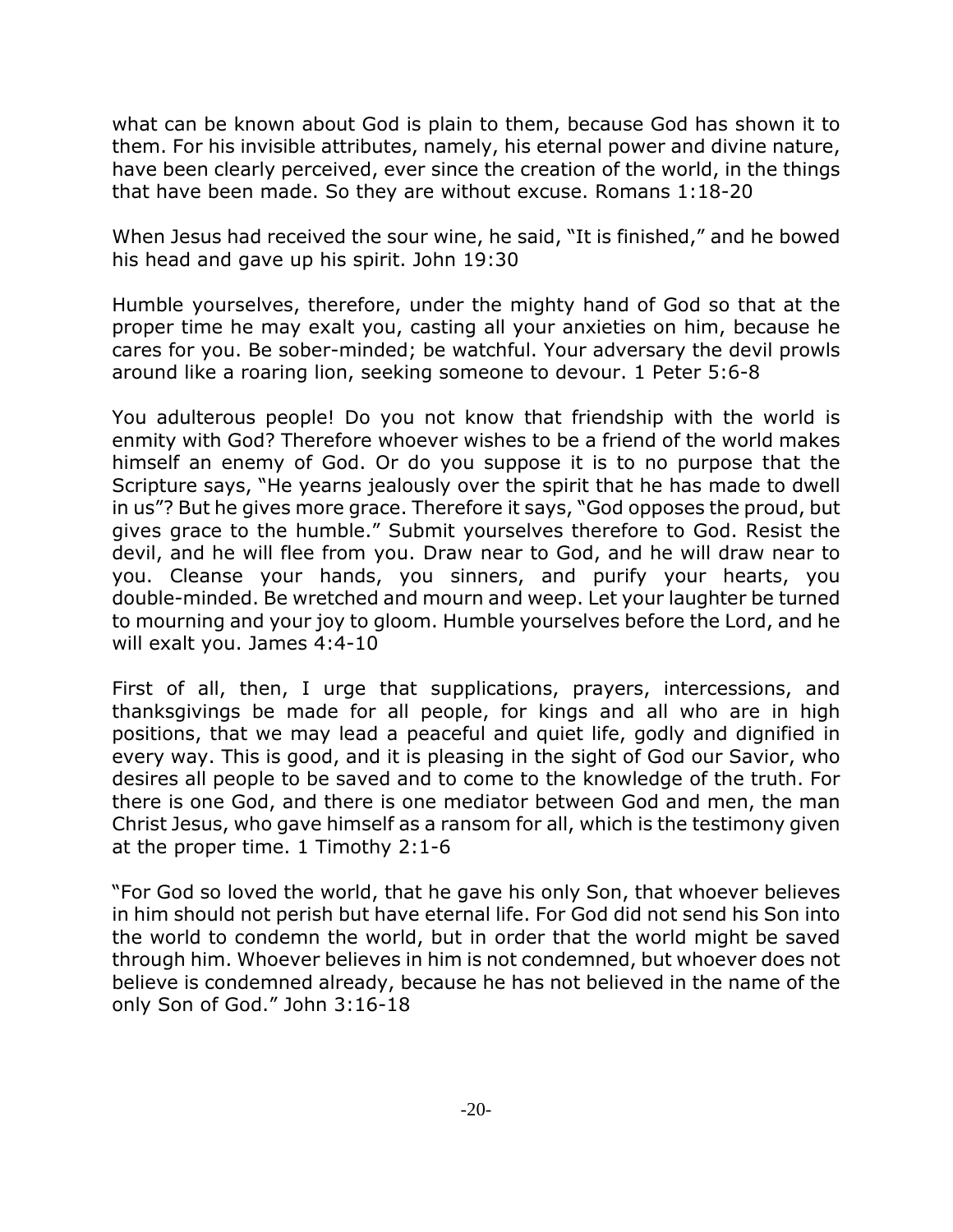John to the seven churches that are in Asia: Grace to you and peace from him who is and who was and who is to come, and from the seven spirits who are before his throne, and from Jesus Christ the faithful witness, the firstborn of the dead, and the ruler of kings on earth. To him who loves us and has freed us from our sins by his blood and made us a kingdom, priests to his God and Father, to him be glory and dominion forever and ever. Amen. Behold, he is coming with the clouds, and every eye will see him, even those who pierced him, and all tribes of the earth will wail on account of him. Even so. Amen. "I am the Alpha and the Omega," says the Lord God, "who is and who was and who is to come, the Almighty." Revelation 1:4-8

This God—his way is perfect; the word of the LORD proves true; he is a shield for all those who take refuge in him. Psalm 18:30

Truly, I say to you, this generation will not pass away until all these things take place. Heaven and earth will pass away, but my words will not pass away. Matthew 24:34-35

See, I have told you beforehand. Matthew 24:25

But be on guard; I have told you all things beforehand. Mark 13:23

"These things I have spoken to you while I am still with you. But the Helper, the Holy Spirit, whom the Father will send in my name, he will teach you all things and bring to your remembrance all that I have said to you. Peace I leave with you; my peace I give to you. Not as the world gives do I give to you. Let not your hearts be troubled, neither let them be afraid. You heard me say to you, 'I am going away, and I will come to you.' If you loved me, you would have rejoiced, because I am going to the Father, for the Father is greater than I. And now I have told you before it takes place, so that when it does take place you may believe." John 14:25-29

God is not man, that he should lie, or a son of man, that he should change his mind. Has he said, and will he not do it? Or has he spoken, and will he not fulfill it? Numbers 23:19

"Whoever believes and is baptized will be saved, but whoever does not believe will be condemned." Mark 16:16

"Whoever believes in the Son has eternal life; whoever does not obey the Son shall not see life, but the wrath of God remains on him." John 3:36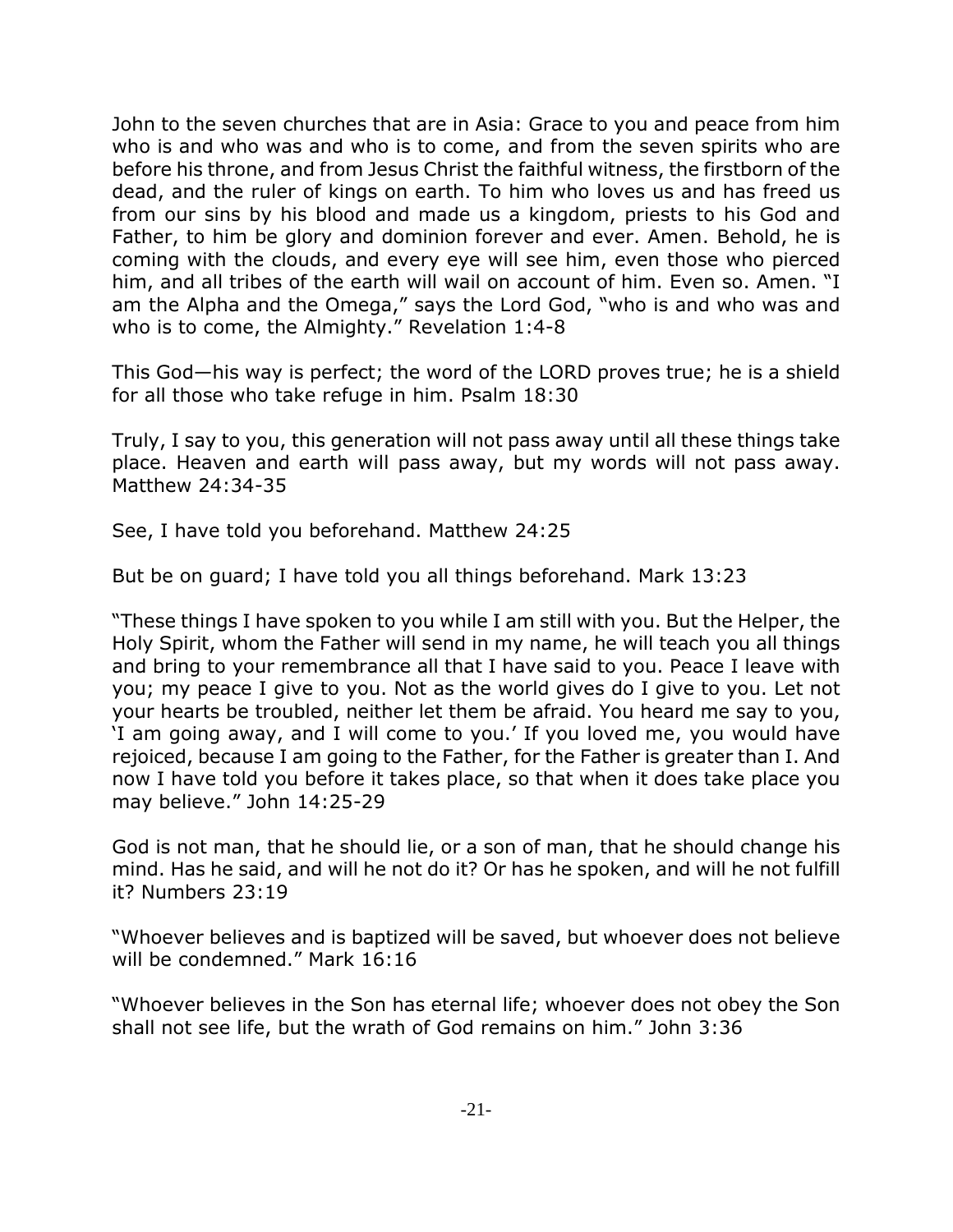The coming of the lawless one is by the activity of Satan with all power and false signs and wonders, and with all wicked deception for those who are perishing, because they refused to love the truth and so be saved. Therefore God sends them a strong delusion, so that they may believe what is false, in order that all may be condemned who did not believe the truth but had pleasure in unrighteousness. 2 Thessalonians 2:9-12

There is therefore now no condemnation for those who are in Christ Jesus. Romans 8:1

He came to his own, and his own people did not receive him. But to all who did receive him, who believed in his name, he gave the right to become children of God, who were born, not of blood nor of the will of the flesh nor of the will of man, but of God. And the Word became flesh and dwelt among us, and we have seen his glory, glory as of the only Son from the Father, full of grace and truth. John 1:11-14

For we know that the whole creation has been groaning together in the pains of childbirth until now. And not only the creation, but we ourselves, who have the firstfruits of the Spirit, groan inwardly as we wait eagerly for adoption as sons, the redemption of our bodies. For in this hope we were saved. Now hope that is seen is not hope. For who hopes for what he sees? But if we hope for what we do not see, we wait for it with patience. Likewise the Spirit helps us in our weakness. For we do not know what to pray for as we ought, but the Spirit himself intercedes for us with groanings too deep for words. And he who searches hearts knows what is the mind of the Spirit, because the Spirit intercedes for the saints according to the will of God. And we know that for those who love God all things work together for good, for those who are called according to his purpose. For those whom he foreknew he also predestined to be conformed to the image of his Son, in order that he might be the firstborn among many brothers. And those whom he predestined he also called, and those whom he called he also justified, and those whom he justified he also glorified. Romans 8:22-30

But when the fullness of time had come, God sent forth his Son, born of woman, born under the law, to redeem those who were under the law, so that we might receive adoption as sons. And because you are sons, God has sent the Spirit of his Son into our hearts, crying, "Abba! Father!" So you are no longer a slave, but a son, and if a son, then an heir through God. Galatians 4:4-7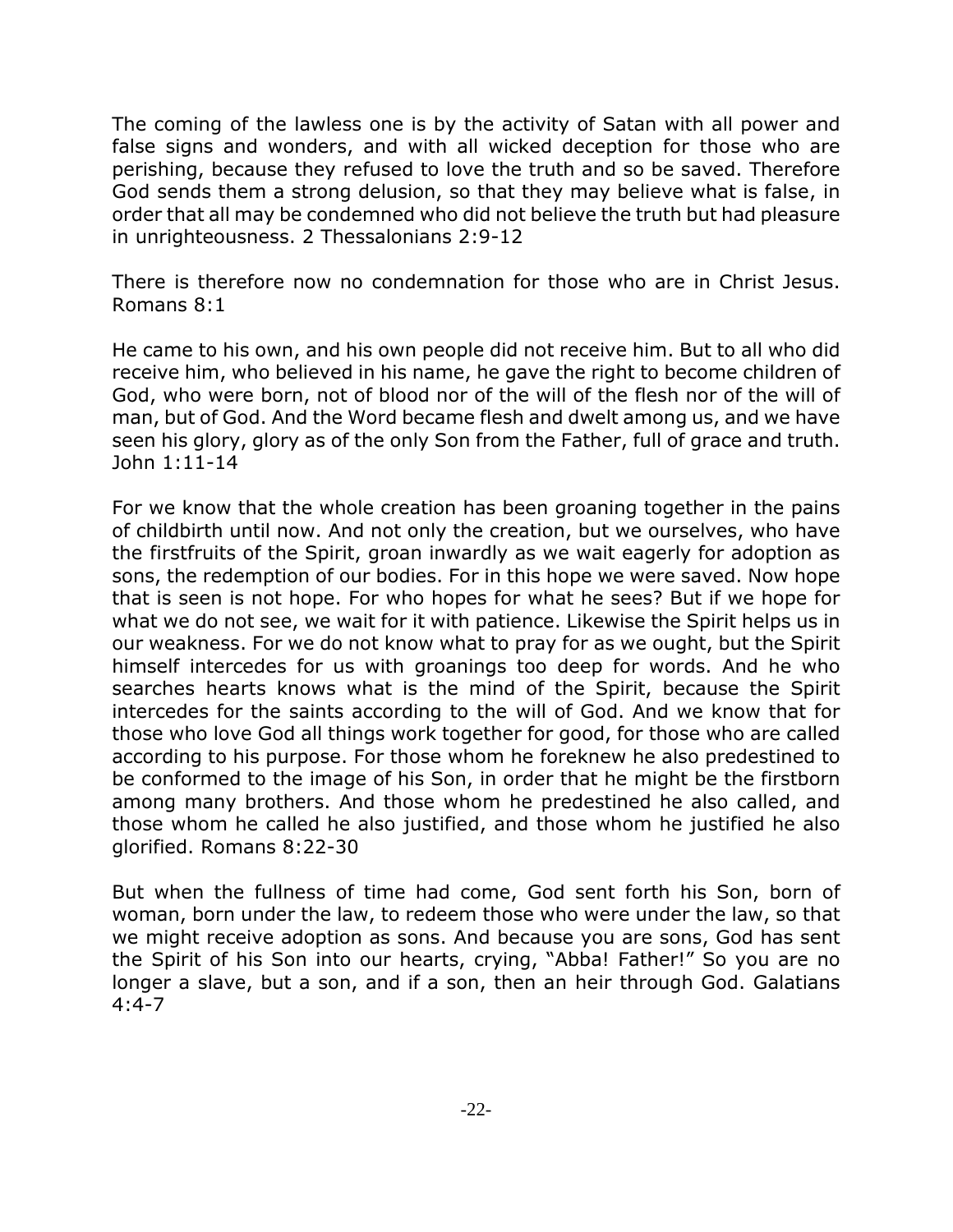Blessed be the God and Father of our Lord Jesus Christ, who has blessed us in Christ with every spiritual blessing in the heavenly places, even as he chose us in him before the foundation of the world, that we should be holy and blameless before him. In love he predestined us for adoption as sons through Jesus Christ, according to the purpose of his will, to the praise of his glorious grace, with which he has blessed us in the Beloved. In him we have redemption through his blood, the forgiveness of our trespasses, according to the riches of his grace, which he lavished upon us, in all wisdom and insight making known to us the mystery of his will, according to his purpose, which he set forth in Christ as a plan for the fullness of time, to unite all things in him, things in heaven and things on earth. In him we have obtained an inheritance, having been predestined according to the purpose of him who works all things according to the counsel of his will, so that we who were the first to hope in Christ might be to the praise of his glory. Ephesians 1:3-12

Yet another said, "I will follow you, Lord, but let me first say farewell to those at my home." Jesus said to him, "No one who puts his hand to the plow and looks back is fit for the kingdom of God." Luke 9:61-62

Then Jesus told his disciples, "If anyone would come after me, let him deny himself and take up his cross and follow me. For whoever would save his life will lose it, but whoever loses his life for my sake will find it. For what will it profit a man if he gains the whole world and forfeits his soul? Or what shall a man give in return for his soul? Matthew 16:24-26

Abide in me, and I in you. As the branch cannot bear fruit by itself, unless it abides in the vine, neither can you, unless you abide in me. I am the vine; you are the branches. Whoever abides in me and I in him, he it is that bears much fruit, for apart from me you can do nothing. If anyone does not abide in me he is thrown away like a branch and withers; and the branches are gathered, thrown into the fire, and burned. If you abide in me, and my words abide in you, ask whatever you wish, and it will be done for you. By this my Father is glorified, that you bear much fruit and so prove to be my disciples. As the Father has loved me, so have I loved you. Abide in my love. If you keep my commandments, you will abide in my love, just as I have kept my Father's commandments and abide in his love. These things I have spoken to you, that my joy may be in you, and that your joy may be full. "This is my commandment, that you love one another as I have loved you. Greater love has no one than this, that someone lay down his life for his friends. You are my friends if you do what I command you. John 15:4-14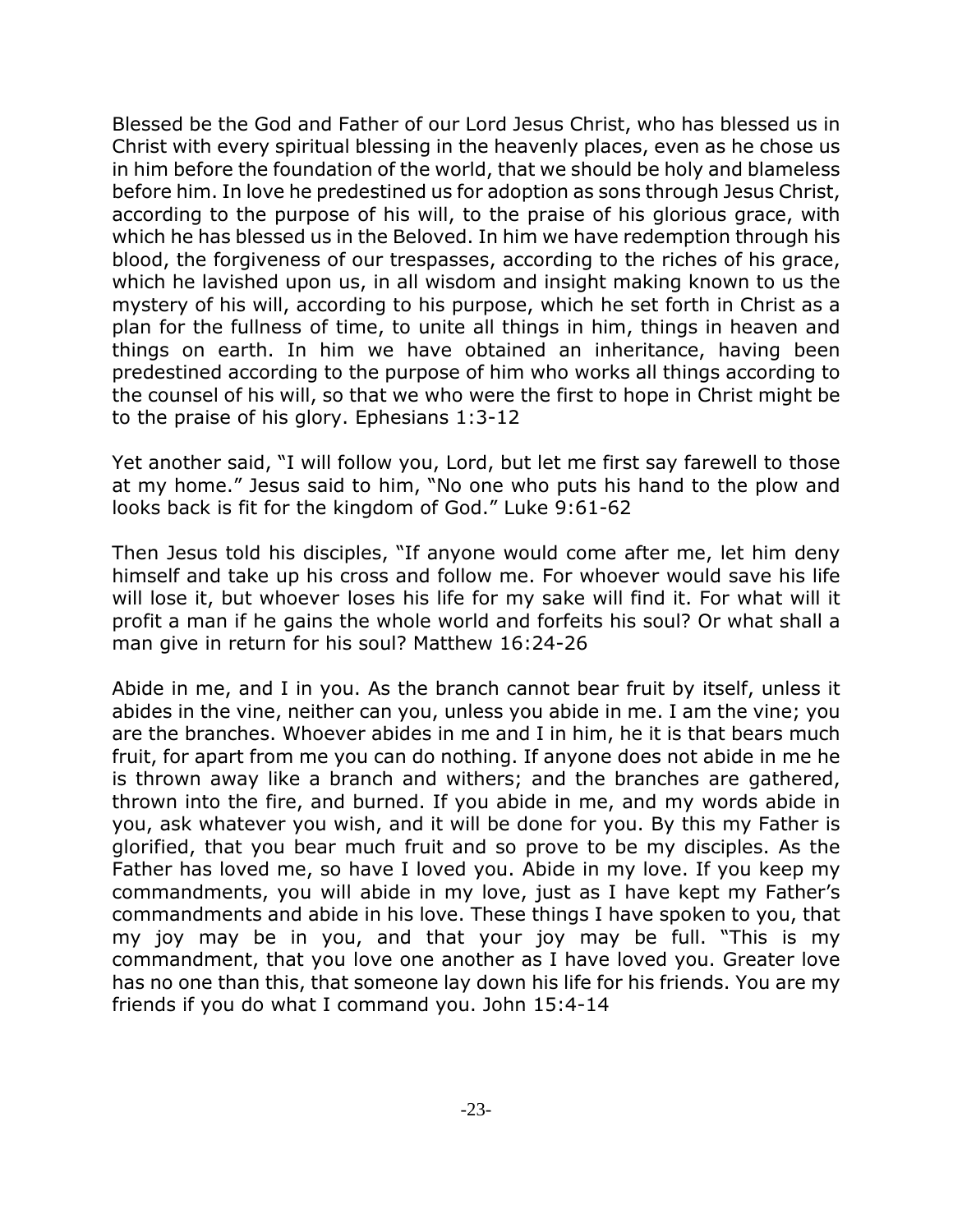(Remember, Judas saw the miracles Jesus performed out of His great love for the "lost sheep of Israel," and even he was given power by Jesus to heal and cast out demons when the twelve were sent out two by two in Matthew 10/Luke 9 - and yet he still betrayed him. John 13:18-30, John 17:12)

For it is impossible, in the case of those who have once been enlightened, who have tasted the heavenly gift, and have shared in the Holy Spirit, and have tasted the goodness of the word of God and the powers of the age to come, and then have fallen away, to restore them again to repentance, since they are crucifying once again the Son of God to their own harm and holding him up to contempt. For land that has drunk the rain that often falls on it, and produces a crop useful to those for whose sake it is cultivated, receives a blessing from God. But if it bears thorns and thistles, it is worthless and near to being cursed, and its end is to be burned. Though we speak in this way, yet in your case, beloved, we feel sure of better things—things that belong to salvation. For God is not unjust so as to overlook your work and the love that you have shown for his name in serving the saints, as you still do. And we desire each one of you to show the same earnestness to have the full assurance of hope until the end, so that you may not be sluggish, but imitators of those who through faith and patience inherit the promises. Hebrews 6:4-12

Two others, who were criminals, were led away to be put to death with him. And when they came to the place that is called The Skull, there they crucified him, and the criminals, one on his right and one on his left. And Jesus said, "Father, forgive them, for they know not what they do." And they cast lots to divide his garments. And the people stood by, watching, but the rulers scoffed at him, saying, "He saved others; let him save himself, if he is the Christ of God, his Chosen One!" The soldiers also mocked him, coming up and offering him sour wine and saying, "If you are the King of the Jews, save yourself!" There was also an inscription over him, "This is the King of the Jews." One of the criminals who were hanged railed at him, saying, "Are you not the Christ? Save yourself and us!" But the other rebuked him, saying, "Do you not fear God, since you are under the same sentence of condemnation? And we indeed justly, for we are receiving the due reward of our deeds; but this man has done nothing wrong." And he said, "Jesus, remember me when you come into your kingdom." And he said to him, "Truly, I say to you, today you will be with me in Paradise." Luke 23:32-43

And you were dead in the trespasses and sins in which you once walked, following the course of this world, following the prince of the power of the air, the spirit that is now at work in the sons of disobedience—among whom we all once lived in the passions of our flesh, carrying out the desires of the body and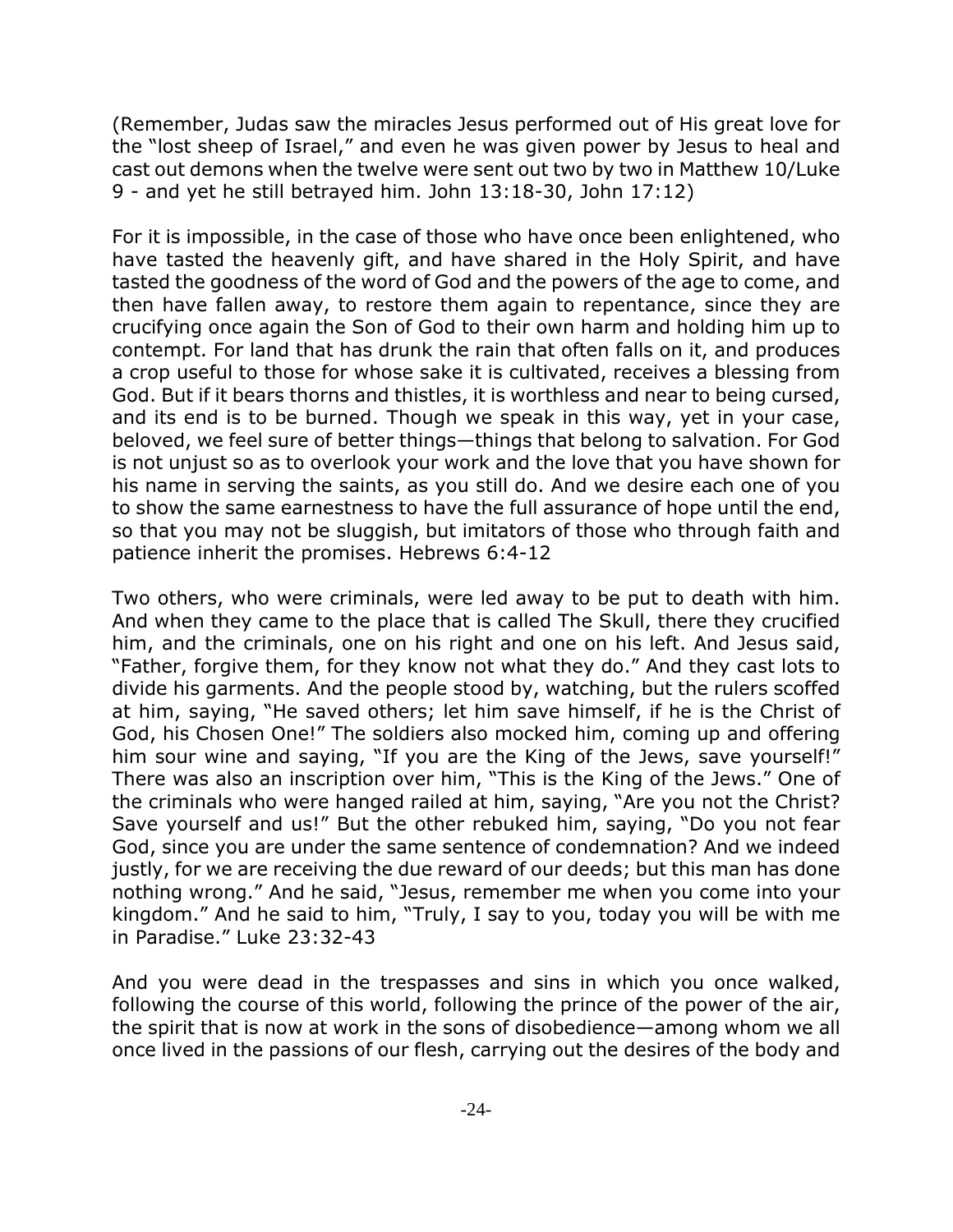the mind, and were by nature children of wrath, like the rest of mankind. But God, being rich in mercy, because of the great love with which he loved us, even when we were dead in our trespasses, made us alive together with Christ—by grace you have been saved— and raised us up with him and seated us with him in the heavenly places in Christ Jesus, so that in the coming ages he might show the immeasurable riches of his grace in kindness toward us in Christ Jesus. For by grace you have been saved through faith. And this is not your own doing; it is the gift of God, not a result of works, so that no one may boast. For we are his workmanship, created in Christ Jesus for good works, which God prepared beforehand, that we should walk in them. Ephesians 2:1-10

But what does it say? "The word is near you, in your mouth and in your heart" (that is, the word of faith that we proclaim); because, if you confess with your mouth that Jesus is Lord and believe in your heart that God raised him from the dead, you will be saved. For with the heart one believes and is justified, and with the mouth one confesses and is saved. For the Scripture says, "Everyone who believes in him will not be put to shame." For there is no distinction between Jew and Greek; for the same Lord is Lord of all, bestowing his riches on all who call on him. For "everyone who calls on the name of the Lord will be saved." Romans 10:8-13

His divine power has granted to us all things that pertain to life and godliness, through the knowledge of him who called us to his own glory and excellence, by which he has granted to us his precious and very great promises, so that through them you may become partakers of the divine nature, having escaped from the corruption that is in the world because of sinful desire. 2 Peter 1:3-4

This is the message we have heard from him and proclaim to you, that God is light, and in him is no darkness at all. If we say we have fellowship with him while we walk in darkness, we lie and do not practice the truth. But if we walk in the light, as he is in the light, we have fellowship with one another, and the blood of Jesus his Son cleanses us from all sin. If we say we have no sin, we deceive ourselves, and the truth is not in us. If we confess our sins, he is faithful and just to forgive us our sins and to cleanse us from all unrighteousness. If we say we have not sinned, we make him a liar, and his word is not in us. 1 John 1:5-10

Judas (not Iscariot) said to him, "Lord, how is it that you will manifest yourself to us, and not to the world?" Jesus answered him, "If anyone loves me, he will keep my word, and my Father will love him, and we will come to him and make our home with him. Whoever does not love me does not keep my words. And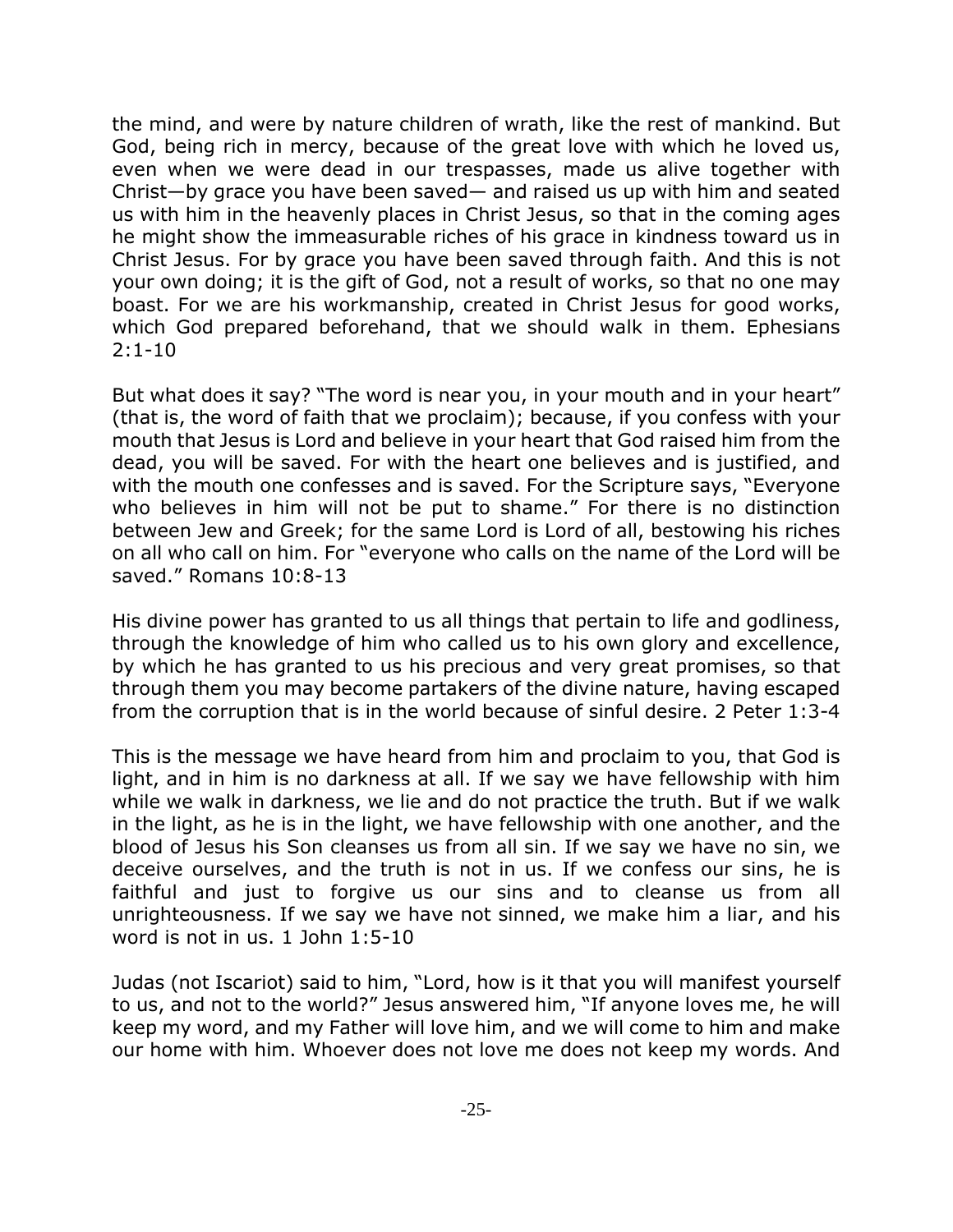the word that you hear is not mine but the Father's who sent me. John 14:22-24

Beloved, let us love one another, for love is from God, and whoever loves has been born of God and knows God. Anyone who does not love does not know God, because God is love. In this the love of God was made manifest among us, that God sent his only Son into the world, so that we might live through him. In this is love, not that we have loved God but that he loved us and sent his Son to be the propitiation for our sins. Beloved, if God so loved us, we also ought to love one another. No one has ever seen God; if we love one another, God abides in us and his love is perfected in us. By this we know that we abide in him and he in us, because he has given us of his Spirit. And we have seen and testify that the Father has sent his Son to be the Savior of the world. Whoever confesses that Jesus is the Son of God, God abides in him, and he in God. So we have come to know and to believe the love that God has for us. God is love, and whoever abides in love abides in God, and God abides in him. By this is love perfected with us, so that we may have confidence for the day of judgment, because as he is so also are we in this world. There is no fear in love, but perfect love casts out fear. For fear has to do with punishment, and whoever fears has not been perfected in love. We love because he first loved us. If anyone says, "I love God," and hates his brother, he is a liar; for he who does not love his brother whom he has seen cannot love God whom he has not seen. And this commandment we have from him: whoever loves God must also love his brother. 1 John 4:7-21

A new commandment I give to you, that you love one another: just as I have loved you, you also are to love one another. By this all people will know that you are my disciples, if you have love for one another." John 13:34-35

"So whatever you wish that others would do to you, do also to them, for this is the Law and the Prophets." Matthew 7:12

But when the Pharisees heard that he had silenced the Sadducees, they gathered together. And one of them, a lawyer, asked him a question to test him. "Teacher, which is the great commandment in the Law?" And he said to him, "You shall love the Lord your God with all your heart and with all your soul and with all your mind. This is the great and first commandment. And a second is like it: You shall love your neighbor as yourself. On these two commandments depend all the Law and the Prophets." Matthew 22:34-40

Owe no one anything, except to love each other, for the one who loves another has fulfilled the law. For the commandments, "You shall not commit adultery,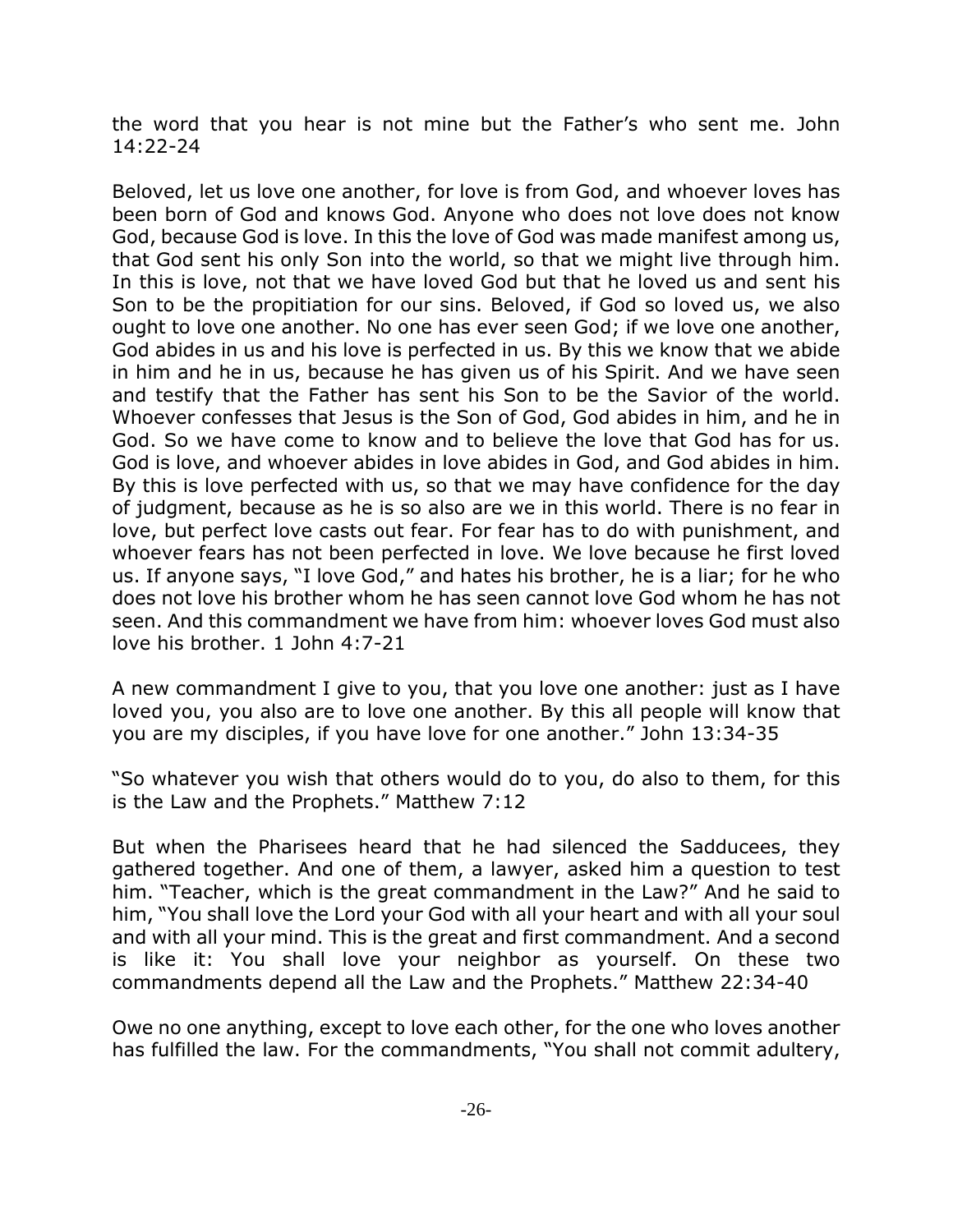You shall not murder, You shall not steal, You shall not covet," and any other commandment, are summed up in this word: "You shall love your neighbor as yourself." Love does no wrong to a neighbor; therefore love is the fulfilling of the law. Romans 13:8-10

For you were called to freedom, brothers. Only do not use your freedom as an opportunity for the flesh, but through love serve one another. For the whole law is fulfilled in one word: "You shall love your neighbor as yourself." Galatians 5:13-14

What then? Are we to sin because we are not under law but under grace? By no means! Do you not know that if you present yourselves to anyone as obedient slaves, you are slaves of the one whom you obey, either of sin, which leads to death, or of obedience, which leads to righteousness? But thanks be to God, that you who were once slaves of sin have become obedient from the heart to the standard of teaching to which you were committed, and, having been set free from sin, have become slaves of righteousness. Romans 6:15-18

Everyone who believes that Jesus is the Christ has been born of God, and everyone who loves the Father loves whoever has been born of him. By this we know that we love the children of God, when we love God and obey his commandments. For this is the love of God, that we keep his commandments. And his commandments are not burdensome. For everyone who has been born of God overcomes the world. And this is the victory that has overcome the world—our faith. Who is it that overcomes the world except the one who believes that Jesus is the Son of God? 1 John 5:1-5

But you, beloved, building yourselves up in your most holy faith and praying in the Holy Spirit, keep yourselves in the love of God, waiting for the mercy of our Lord Jesus Christ that leads to eternal life. And have mercy on those who doubt; save others by snatching them out of the fire; to others show mercy with fear, hating even the garment stained by the flesh. Jude 1:20-23

Therefore, my beloved, as you have always obeyed, so now, not only as in my presence but much more in my absence, work out your own salvation with fear and trembling, for it is God who works in you, both to will and to work for his good pleasure. Do all things without grumbling or disputing, that you may be blameless and innocent, children of God without blemish in the midst of a crooked and twisted generation, among whom you shine as lights in the world, holding fast to the word of life, so that in the day of Christ I may be proud that I did not run in vain or labor in vain. Philippians 2:12-16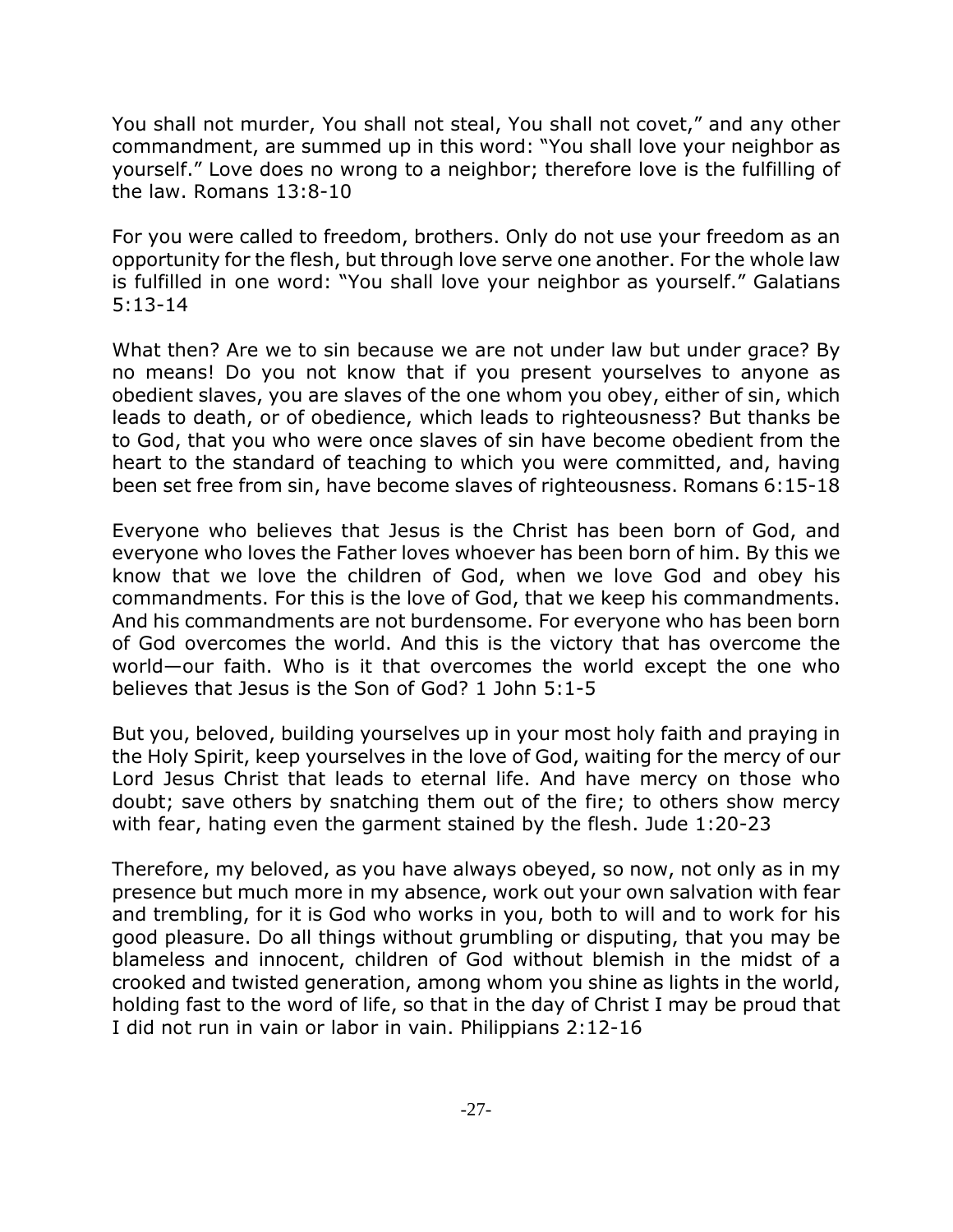For the word of the cross is folly to those who are perishing, but to us who are being saved it is the power of God. For it is written, "I will destroy the wisdom of the wise, and the discernment of the discerning I will thwart." Where is the one who is wise? Where is the scribe? Where is the debater of this age? Has not God made foolish the wisdom of the world? For since, in the wisdom of God, the world did not know God through wisdom, it pleased God through the folly of what we preach to save those who believe. For Jews demand signs and Greeks seek wisdom, but we preach Christ crucified, a stumbling block to Jews and folly to Gentiles, but to those who are called, both Jews and Greeks, Christ the power of God and the wisdom of God. For the foolishness of God is wiser than men, and the weakness of God is stronger than men. For consider your calling, brothers: not many of you were wise according to worldly standards, not many were powerful, not many were of noble birth. But God chose what is foolish in the world to shame the wise; God chose what is weak in the world to shame the strong; God chose what is low and despised in the world, even things that are not, to bring to nothing things that are, so that no human being might boast in the presence of God. And because of him you are in Christ Jesus, who became to us wisdom from God, righteousness and sanctification and redemption, so that, as it is written, "Let the one who boasts, boast in the Lord." 1 Corinthians 1:18-31

Let no one deceive himself. If anyone among you thinks that he is wise in this age, let him become a fool that he may become wise. For the wisdom of this world is folly with God. For it is written, "He catches the wise in their craftiness," and again, "The Lord knows the thoughts of the wise, that they are futile." So let no one boast in men. For all things are yours, whether Paul or Apollos or Cephas or the world or life or death or the present or the future—all are yours, and you are Christ's, and Christ is God's. 1 Corinthians 3:18-23

And the Lord said: "Because this people draw near with their mouth and honor me with their lips, while their hearts are far from me, and their fear of me is a commandment taught by men, therefore, behold, I will again do wonderful things with this people, with wonder upon wonder; and the wisdom of their wise men shall perish, and the discernment of their discerning men shall be hidden." Ah, you who hide deep from the LORD your counsel, whose deeds are in the dark, and who say, "Who sees us? Who knows us?" You turn things upside down! Shall the potter be regarded as the clay, that the thing made should say of its maker, "He did not make me"; or the thing formed say of him who formed it, "He has no understanding"? Isaiah 29:13-16

O LORD, God of vengeance, O God of vengeance, shine forth! Rise up, O judge of the earth; repay to the proud what they deserve! O LORD, how long shall the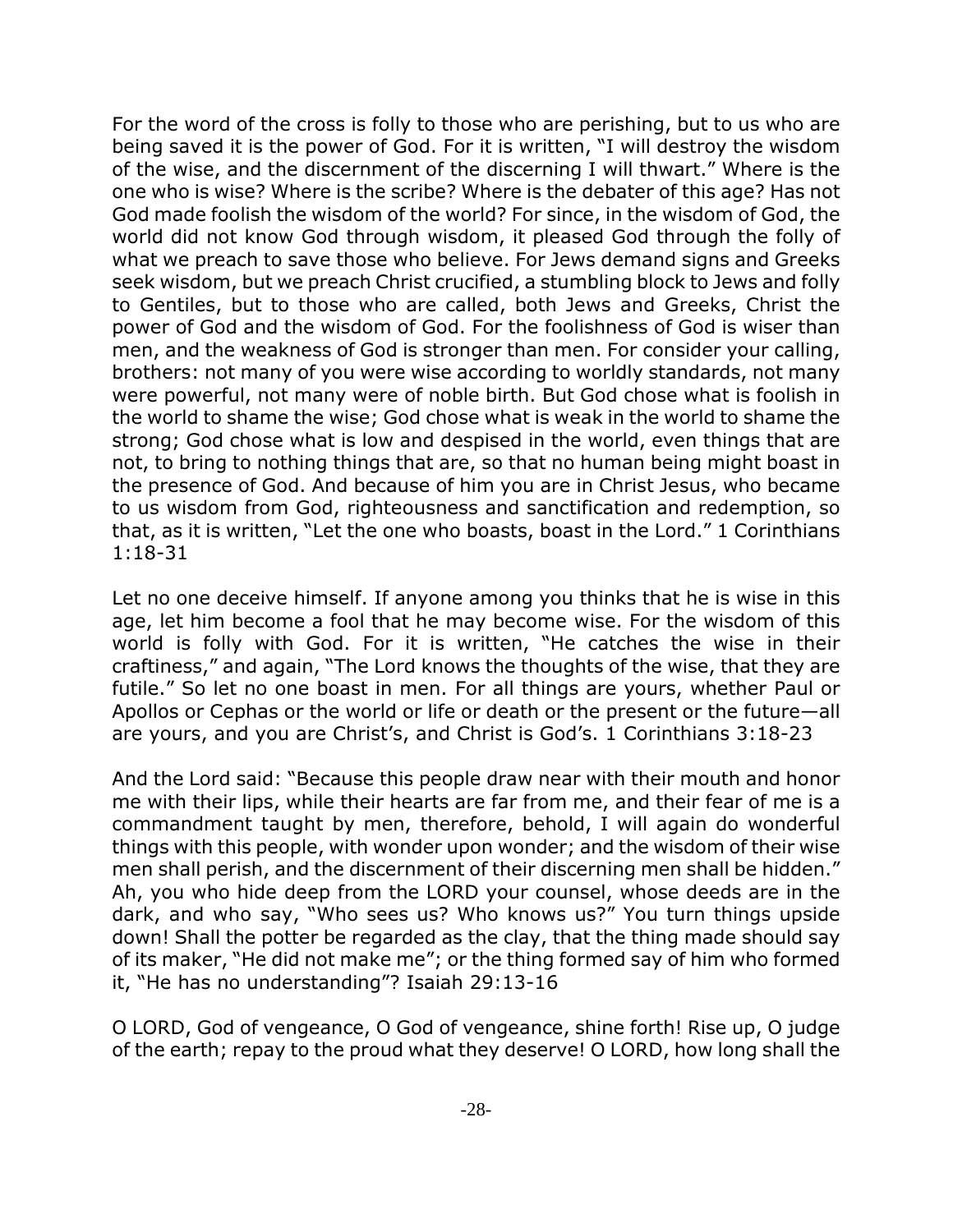wicked, how long shall the wicked exult? They pour out their arrogant words; all the evildoers boast. They crush your people, O LORD, and afflict your heritage. They kill the widow and the sojourner, and murder the fatherless; and they say, "The LORD does not see; the God of Jacob does not perceive." Understand, O dullest of the people! Fools, when will you be wise? He who planted the ear, does he not hear? He who formed the eye, does he not see? He who disciplines the nations, does he not rebuke? He who teaches man knowledge— the LORD—knows the thoughts of man, that they are but a breath. Blessed is the man whom you discipline, O LORD, and whom you teach out of your law, to give him rest from days of trouble, until a pit is dug for the wicked. Psalm 94:1-13

And even if our gospel is veiled, it is veiled to those who are perishing. In their case the god of this world has blinded the minds of the unbelievers, to keep them from seeing the light of the gospel of the glory of Christ, who is the image of God. For what we proclaim is not ourselves, but Jesus Christ as Lord, with ourselves as your servants for Jesus' sake. For God, who said, "Let light shine out of darkness," has shone in our hearts to give the light of the knowledge of the glory of God in the face of Jesus Christ. 2 Corinthians 4:3-6

It was also about these that Enoch, the seventh from Adam, prophesied, saying, "Behold, the Lord comes with ten thousands of his holy ones, to execute judgment on all and to convict all the ungodly of all their deeds of ungodliness that they have committed in such an ungodly way, and of all the harsh things that ungodly sinners have spoken against him." These are grumblers, malcontents, following their own sinful desires; they are loud-mouthed boasters, showing favoritism to gain advantage. But you must remember, beloved, the predictions of the apostles of our Lord Jesus Christ. They said to you, "In the last time there will be scoffers, following their own ungodly passions." It is these who cause divisions, worldly people, devoid of the Spirit. Jude 1:14-19

See what kind of love the Father has given to us, that we should be called children of God; and so we are. The reason why the world does not know us is that it did not know him. Beloved, we are God's children now, and what we will be has not yet appeared; but we know that when he appears we shall be like him, because we shall see him as he is. 1 John 3:1-2

And he said to his disciples, "Therefore I tell you, do not be anxious about your life, what you will eat, nor about your body, what you will put on. For life is more than food, and the body more than clothing. Consider the ravens: they neither sow nor reap, they have neither storehouse nor barn, and yet God feeds